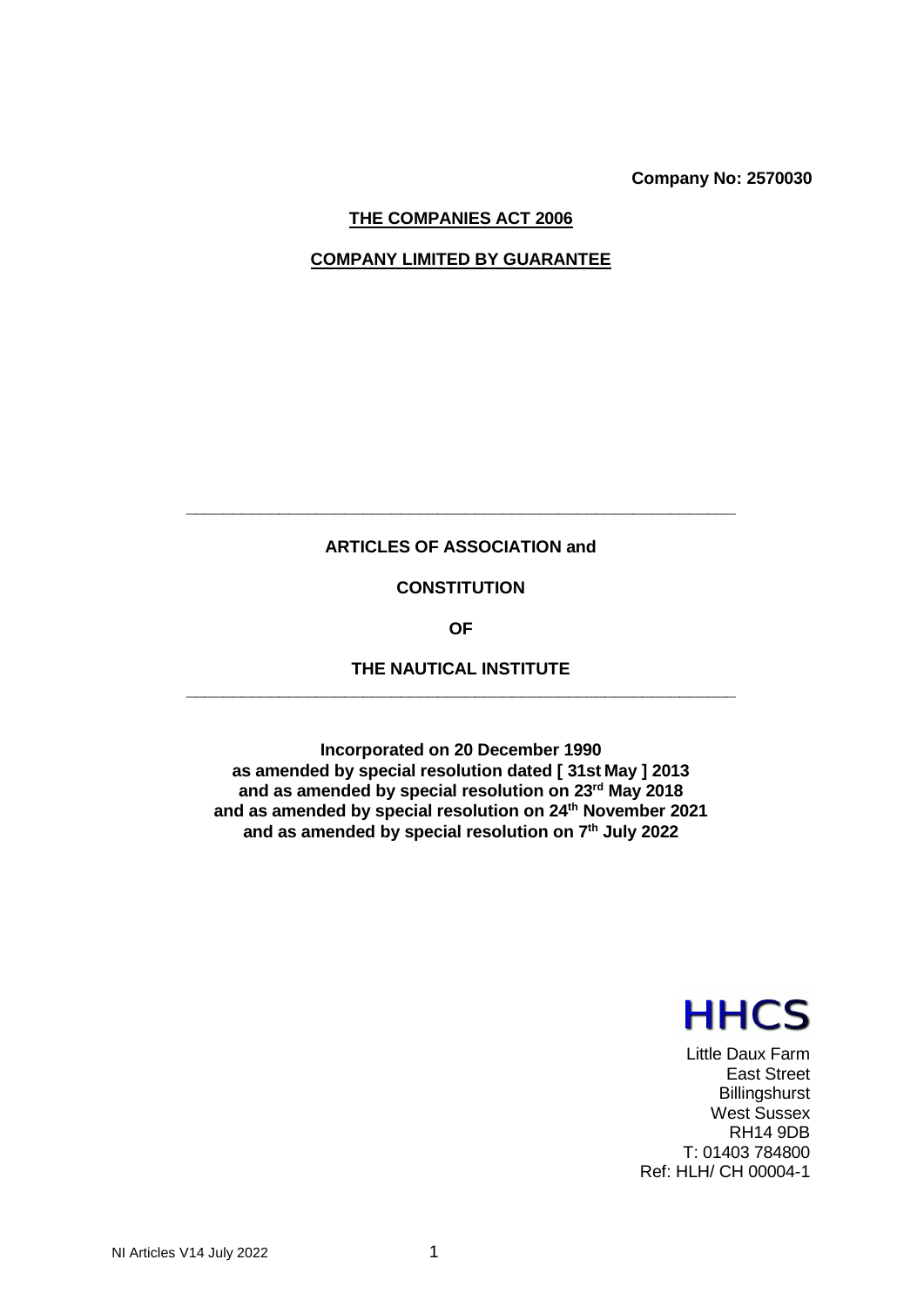**Company No: 2570030**

# **THE COMPANIES ACT 2006**

# **COMPANY LIMITED BY GUARANTEE**

# **ARTICLES OF ASSOCIATION**

# **OF**

# **THE NAUTICAL INSTITUTE**

**Incorporated on 20 December1990 as amended by special resolution dated [ 31st May ] 2013 and as amended by special resolution on 23rd May 2018 and as amended by special resolution on 24th November 2021 and as amended by special resolution on 7th July 2022**

### **1. THE COMPANY'S NAME IS THE NAUTICAL INSTITUTE**

(and in this document it is called the "Institute").

#### **2. INTERPRETATION**

In the Articles:

| "address" | means a postal address or, for the purposes of       |
|-----------|------------------------------------------------------|
|           | electronic communication, a fax number, an e-mail or |
|           | postal address or a telephone number for receiving   |
|           | text messages in each case registered with the       |
|           | Institute:                                           |

- **"Council"** shall consist of those persons appointed pursuant to Article 20 and having the powers in Article 21. The term 'Council member' shall be construed accordingly;
- **"the Articles"** means the Institute's articles of association;

**"the Charities Act"** means the Charities Act 2011; **"clear days"** in relation to the period of a notice means a period excluding:

- the day when the notice is given or deemed to be given; and
- the day for which it is given or on which it is to take effect;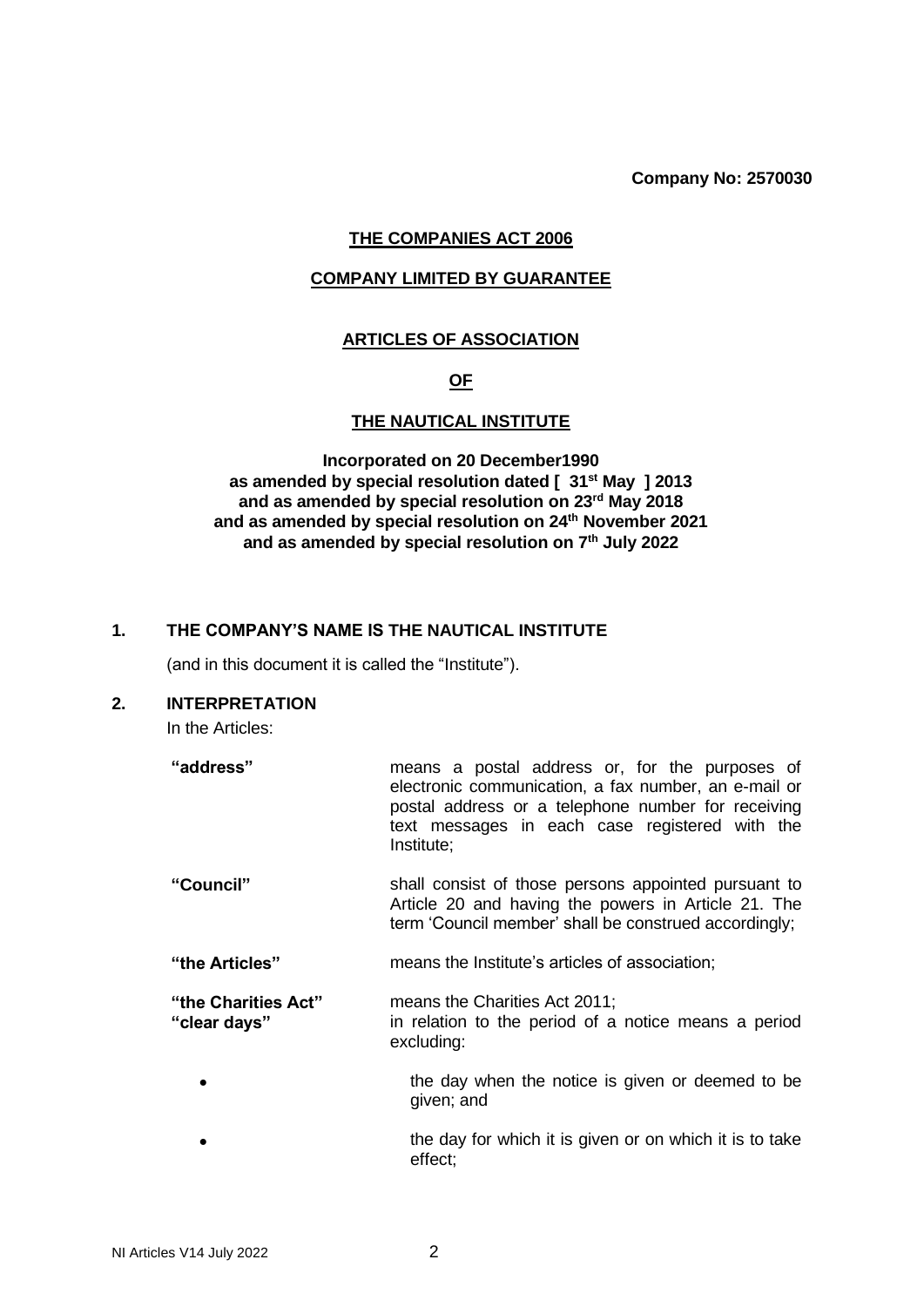| "the Commission"      | means the Charity Commission for England and<br>Wales;                                                                                                                                                                                                                                                                                                                                                                                                                                                                                                                                                                                                                                                                                                                                                                                                                                                                                                                                                                                                                                                                                                                            |
|-----------------------|-----------------------------------------------------------------------------------------------------------------------------------------------------------------------------------------------------------------------------------------------------------------------------------------------------------------------------------------------------------------------------------------------------------------------------------------------------------------------------------------------------------------------------------------------------------------------------------------------------------------------------------------------------------------------------------------------------------------------------------------------------------------------------------------------------------------------------------------------------------------------------------------------------------------------------------------------------------------------------------------------------------------------------------------------------------------------------------------------------------------------------------------------------------------------------------|
| "Companies Acts"      | means the Companies Acts (as defined in Section 2 of<br>the Companies Act 2006) insofar as they apply to the<br>Institute;                                                                                                                                                                                                                                                                                                                                                                                                                                                                                                                                                                                                                                                                                                                                                                                                                                                                                                                                                                                                                                                        |
| "connected person"    | means any of the following:<br>a) any parent, child (including stepchild<br>or<br>illegitimate child), brother, sister, grandparent<br>or grandchild of an Executive Board member;<br>b) the spouse or civil partner of an Executive<br>Board member or of any person in (a),<br>including anyone living as the spouse or civil<br>partner of any of the above;<br>c) any person carrying on business in partnership<br>with an Executive Board member or any person<br>in a) to b) above<br>d) any institution which is controlled either by an<br>Executive<br><b>Board</b><br>member<br>alone<br><b>or</b><br>in.<br>combination with any one or more of the<br>persons in a) to c) above<br>e) any body corporate in which an Executive Board<br>member, either alone or in combination with any<br>one or more of the persons in a) to c) above,<br>holds more than twenty percent (20%) of the<br>share capital or more than twenty percent (20%)<br>of the voting rights in the body corporate.<br>Any person who is a connected person in relation<br>to any Executive Board member is referred to in<br>these Articles as 'connected' to that Executive<br>Board member; |
| "document"            | includes, unless otherwise specified, any document<br>sent or supplied in electronic form;                                                                                                                                                                                                                                                                                                                                                                                                                                                                                                                                                                                                                                                                                                                                                                                                                                                                                                                                                                                                                                                                                        |
| "electronic form"     | has the meaning given in section 1168 of the<br>Companies Act 2006;                                                                                                                                                                                                                                                                                                                                                                                                                                                                                                                                                                                                                                                                                                                                                                                                                                                                                                                                                                                                                                                                                                               |
| "the Executive Board" | shall consist of those persons appointed pursuant to<br>Article 25 and having the powers in Article 26. The<br>Executive Board shall mean the board of directors of<br>the Institute and shall include the Treasurer of the<br>Institute. The individual members of the board shall be<br>company directors and also charity trustees as defined<br>by section 177 of the Charities Act. The term<br>'Executive Board member' shall be<br>construed<br>accordingly;                                                                                                                                                                                                                                                                                                                                                                                                                                                                                                                                                                                                                                                                                                               |
| $"$ the Institute"    | means the company intended to be requisted by the                                                                                                                                                                                                                                                                                                                                                                                                                                                                                                                                                                                                                                                                                                                                                                                                                                                                                                                                                                                                                                                                                                                                 |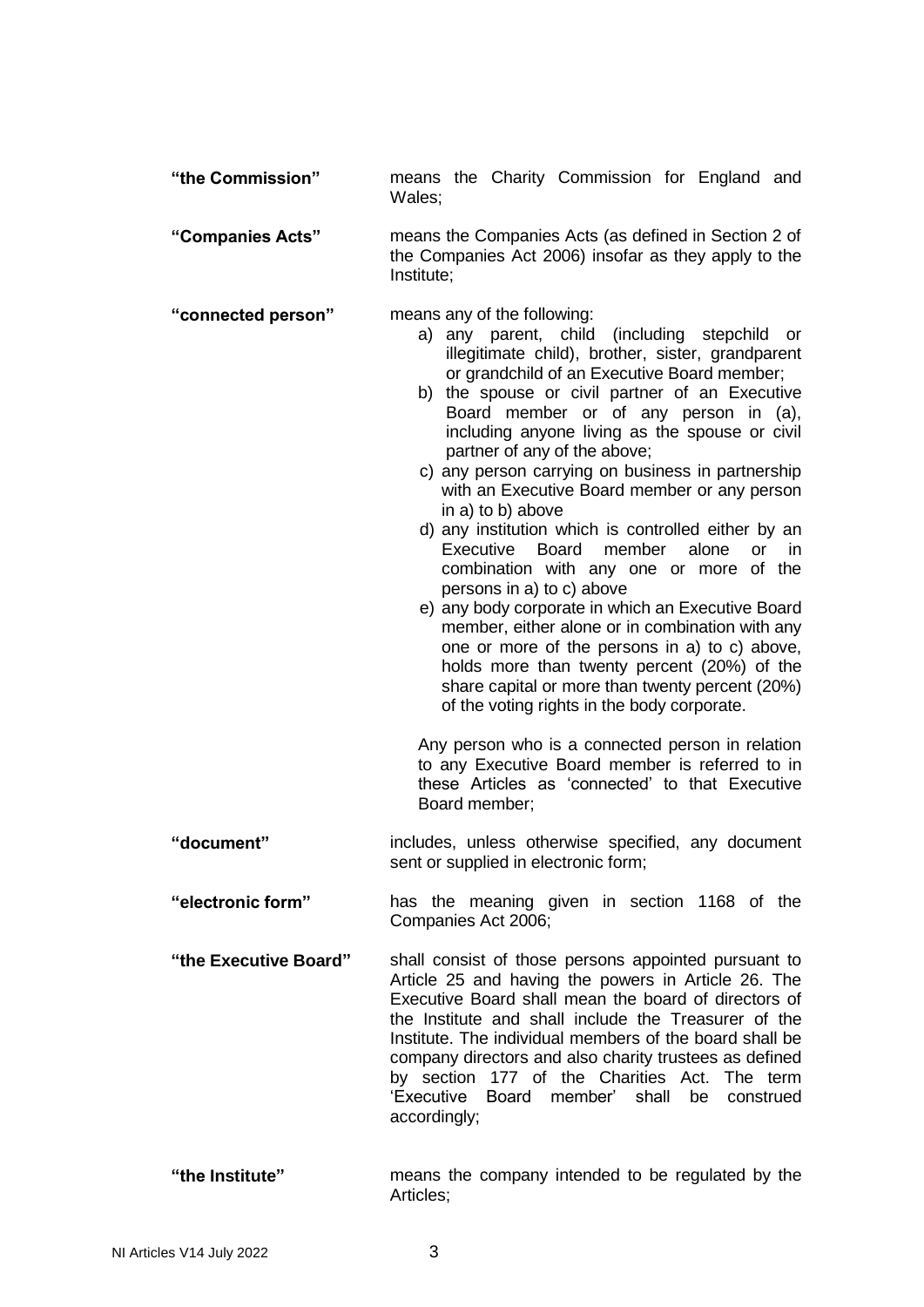| "Officers"           | means those persons appointed in accordance with<br>Article 19.1;                                                        |
|----------------------|--------------------------------------------------------------------------------------------------------------------------|
| "the Seal"           | means the common seal of the Institute if it has one;                                                                    |
| "Secretary"          | means the person appointed to perform the duties of<br>the secretary of the Institute, in accordance with Article<br>35: |
| "the United Kingdom" | means Great Britain and Northern Ireland.                                                                                |

Words importing one gender shall include all genders, and the singular includes the plural and vice versa.

Unless the context otherwise requires, words or expressions contained in the Articles have the same meaning as in the Companies Acts but excluding any statutory modification not in force when this constitution becomes binding on the Institute.

Apart from the exception mentioned in the previous paragraph, a reference to an Act of Parliament includes any statutory modification or re-enactment of it for the time being in force.

# **3. LIABILITY OF MEMBERS**

The liability of the members is limited to a sum not exceeding £1, being the amount that each member undertakes to contribute to the assets of the Institute in the event of its being wound up while they are a member or within one year after they cease to be a member, for

- 3.1 payment of the Institute's debts and liabilities incurred before they cease to be a member;
- 3.2 payment of the costs, charges and expenses of winding up; and
- 3.3 adjustment of the rights of the contributories among themselves.

#### **4. OBJECTS**

The Institute's objects ('Objects') are specifically restricted to the following:

to advance public education in the study of nautical science and subject thereto nautical studies generally.

# **5. POWERS**

The Institute has power to do anything which is calculated to further its Objects or is conducive or incidental to doing as. In particular, the Institute has power:

5.1 to encourage and promote a high standard of qualification, competence and knowledge among those involved in the control of seagoing craft including nondisplacement craft;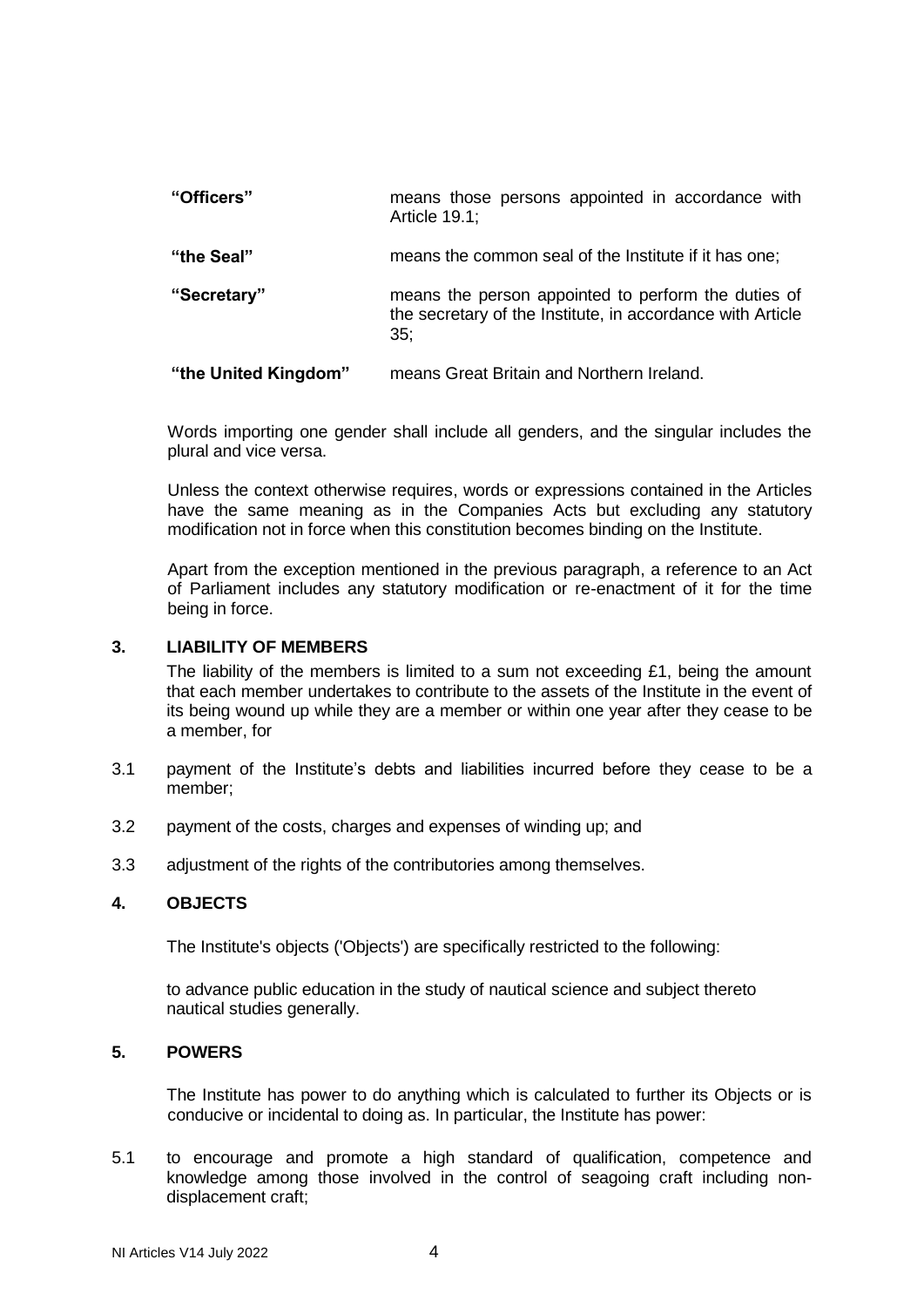- 5.2 to facilitate the exchange and publication of information and ideas on nautical science, to encourage research therein and to publish the results thereof;
- 5.3 to liaise with government departments and others bodies concerned with statutory or other qualifications, and with universities and other educational institutes and authorities in the furtherance of education and training in nautical science and practice;
- 5.4 To establish and maintain appropriate educational and professional standards of membership and to encourage the formation of Branches worldwide;
- 5.5 to raise funds. In doing so the Institute must not undertake any taxable permanent trading activity and must comply with any relevant statutory regulations;
- 5.6 to enter into contracts in order to further the Objects;
- 5.7 to buy, take on lease or in exchange, hire or otherwise acquire any property and to maintain and equip it for use;
- 5.8 to sell, lease or otherwise dispose of all or any part of the property belonging to the Institute. In exercising this power, the Institute must comply as appropriate with sections 117 and 122 of the Charities Act;
- 5.9 to borrow money and to charge the whole or any part of the property belonging to the Institute as security for repayment of the money borrowed or as security for a grant or the discharge of an obligation. The Institute must comply as appropriate with sections 124 to 126 of the Charities Act, if it wishes to mortgage land;
- 5.10 to co-operate with other charities, voluntary bodies and statutory authorities and to exchange information and advice with them;
- 5.11 to establish or support any charitable trusts, associations or institutions formed for any of the charitable purposes included in the Objects and to subscribe or guarantee money for charitable purposes;
- 5.12 to acquire, merge with or to enter into any partnership or joint venture arrangement with any other charitable trusts, associations, institutions, societies, companies, social enterprises or voluntary bodies with similar charitable purposes;
- 5.13 to set aside income as a reserve against future expenditure in accordance with the Institute's reserve policies, whereby its Contingency Reserve should be based on 3 months staff costs, 6 months rent and services and the average trade creditors, and Projects Reserve enabling funding of specific projects with approval of the Executive Board, which will be reviewed annually;
- 5.14 to employ and remunerate such staff as are necessary for carrying out the work of the Institute and to make all reasonable and necessary provision for the payment of pensions and superannuation to such persons and their dependants. The Institute may employ one of its members to any salaried position. The Institute may employ or remunerate a Executive Board member only to the extent it is permitted to do so by Article 6 and provided it complies with the conditions in that Article;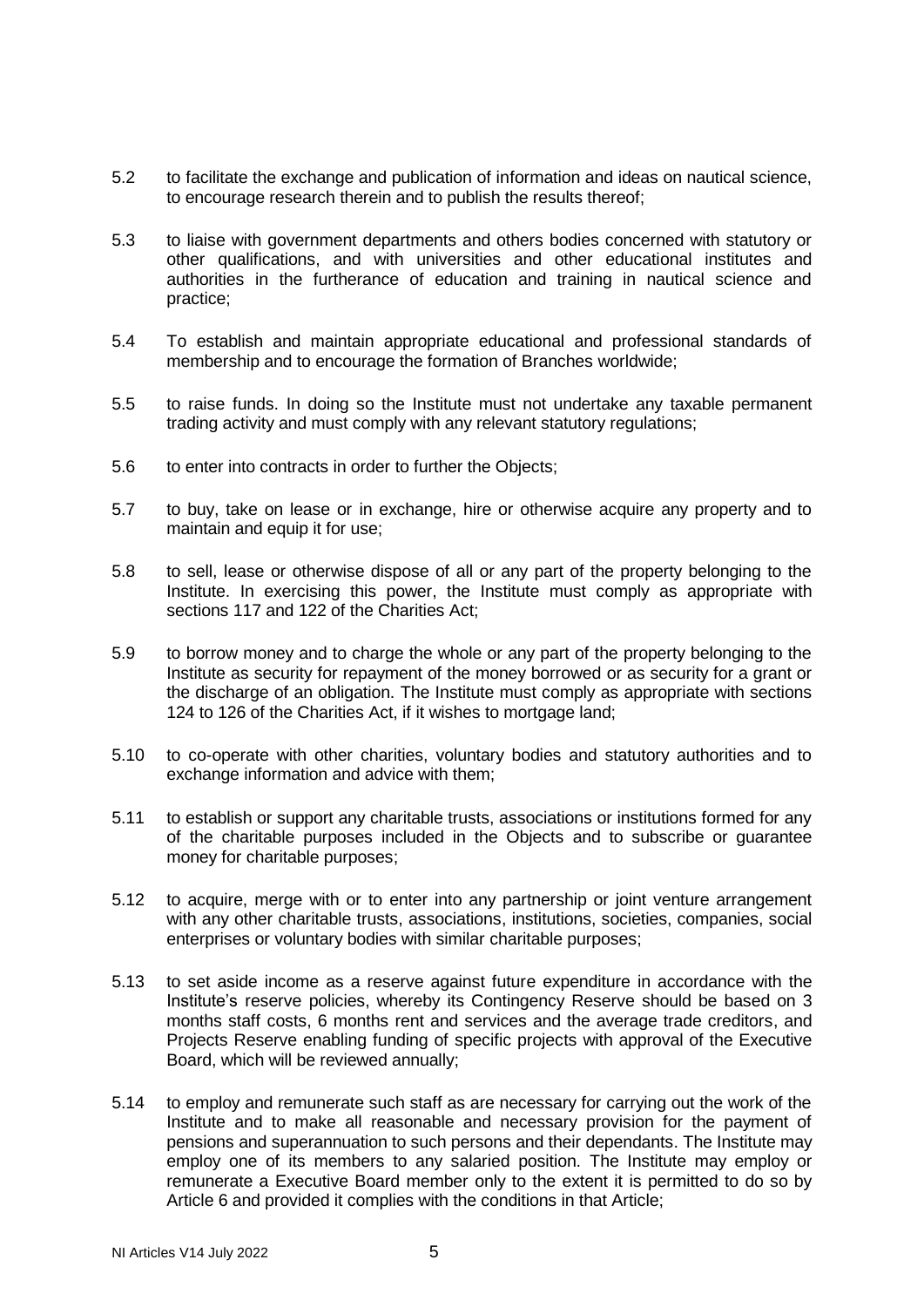- 5.15 in respect of investments to:
	- 5.15.1 deposit or invest funds;
	- 5.15.2 employ a professional fund manager; and
	- 5.15.3 arrange for the investments or other property of the Institute to be held in the name of a nominee;

in the same manner and subject to the same conditions as the trustees of a trust are permitted to do by the Trustee Act 2000, provided that in case the Institute shall take or hold any property which may be subject to any trusts, the Institute shall only deal with or invest the same in such manner as allowed by law having regard to such trusts;

- 5.16 to provide indemnity insurance for the Executive Board members in accordance with, and subject to the conditions in, section 189 of the Charities Act;
- 5.17 to make bye laws, rules and regulations with regard to the affairs of the management of the Institute;
- 5.18 to do all such other lawful things as are necessary to the attainment or furtherance of the said Objects.

# **6 APPLICATION OF INCOME AND PROPERTY**

- 6.1 The income and property of the Institute shall be applied solely towards the promotion of the Objects.
- 6.2 Executive Board members and Council members are entitled to be reimbursed from the property of the Institute or may pay out of such property reasonable expenses properly incurred by them when acting on behalf of the Institute.
- 6.3 An Executive Board member may benefit from trustee indemnity insurance cover purchased at the Institute's expense in accordance with, and subject to the conditions in, section 189 of the Charities Act.
- 6.4 An Executive Board member may receive an indemnity from the Institute in the circumstances specified in Article 41.
- 6.5 None of the income or property of the Institute may be paid or transferred directly or indirectly by way of dividend bonus or otherwise by way of profit to any member of the Institute. This does not prevent a member receiving:
	- 6.5.1 a benefit from the Institute in the capacity of a beneficiary of the Institute;
	- 6.5.2 reasonable and proper remuneration for any goods or services supplied to the Institute;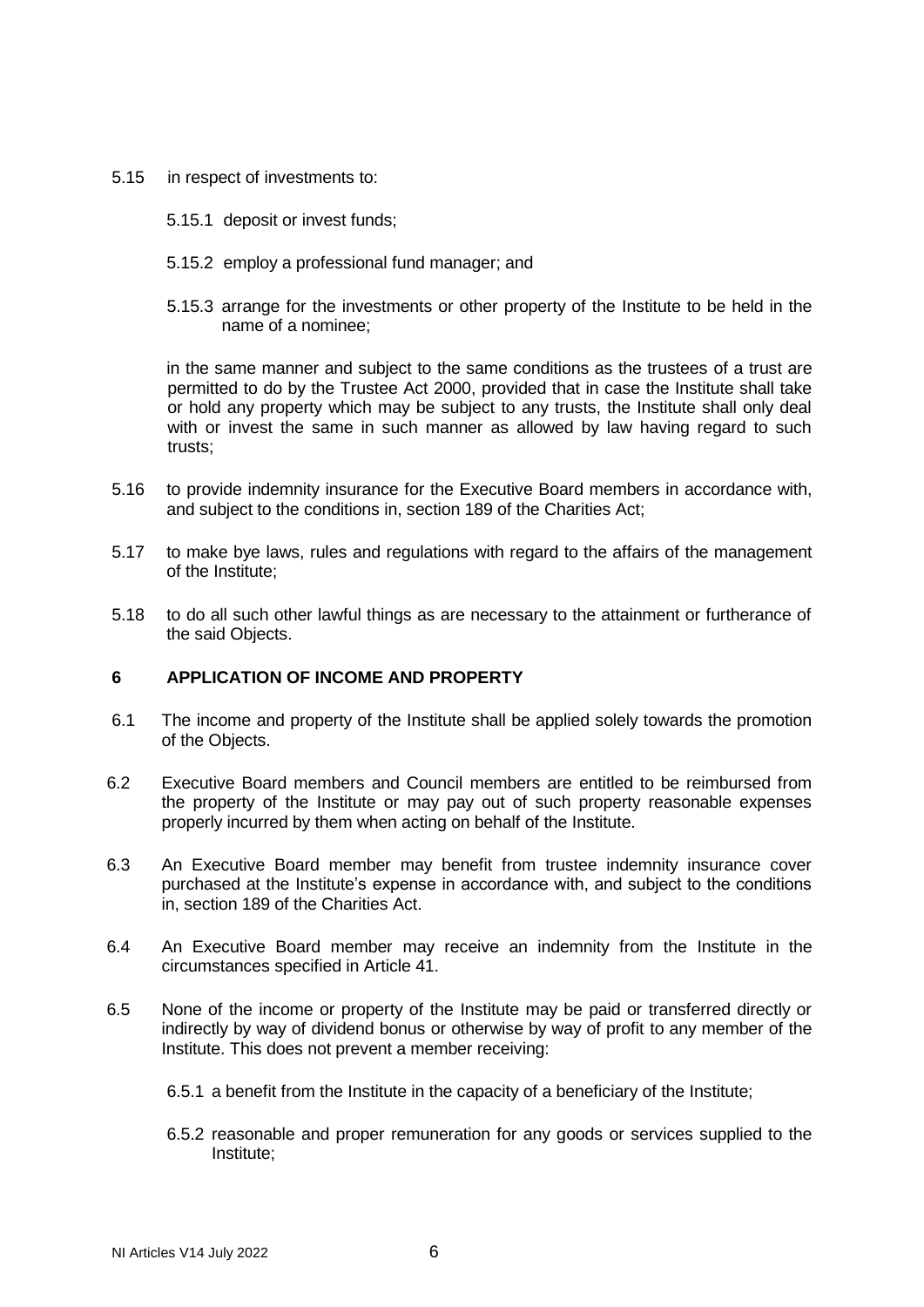- 6.5.3 a reasonable salary for paid employment within the Institute, including any associated financial or non-financial benefits.
- 6.6 No Executive Board member or connected person may:
	- 6.6.1 buy any goods or services from the Institute on terms preferential to those applicable to other members of the public;
	- 6.6.2 sell goods, services or any interest in land to the Institute;
	- 6.6.3 be employed by or receive remuneration from the Institute;
	- 6.6.4 receive any other financial benefit from the Institute

unless the payment is permitted by Article 6.7, or authorised by the Court or the prior written consent of the Commission has been obtained.

In this Article a 'financial benefit' means a benefit, direct or indirect, which is either money or has a monetary value.

- 6.7 An Executive Board member or connected person may receive a benefit from the Institute in the capacity of a beneficiary of the Institute, provided that a majority of the Executive Board members do not benefit in this way.
- 6.8 An Executive Board member or connected person may enter into a contract for the supply of services, or of goods that are supplied in connection with the provision of services, to the Institute where that is permitted in accordance with, and subject to the conditions in, sections 185-186 of the Charities Act.
- 6.9 Subject to Article 6.13, an Executive Board member or connected person may provide the Institute with goods that are not supplied in connection with services provided to the Institute by the Executive Board member or connected person.
- 6.10 An Executive Board member or connected person may receive interest on money lent to the Institute at a reasonable and proper rate which must be not more than the Bank of England bank rate (also known as the base rate).
- 6.11 An Executive Board member or connected person may receive rent for premises let by the Executive Board member or connected person to the Institute. The amount of the rent and the other terms of the lease must be reasonable and proper. The Executive Board member concerned must withdraw from any meeting at which such a proposal or the rent or other terms of the lease are under discussion.
- 6.12 An Executive Board member or connected person may take part in the normal trading and fundraising activities of the Institute on the same terms as members of the public.
- 6.13 The Institute and its Executive Board may only rely upon the authority provided by Article 6.9 if each of the following conditions is satisfied:
	- 6.13.1 The amount or maximum amount of the payment for the goods is set out in an agreement in writing between: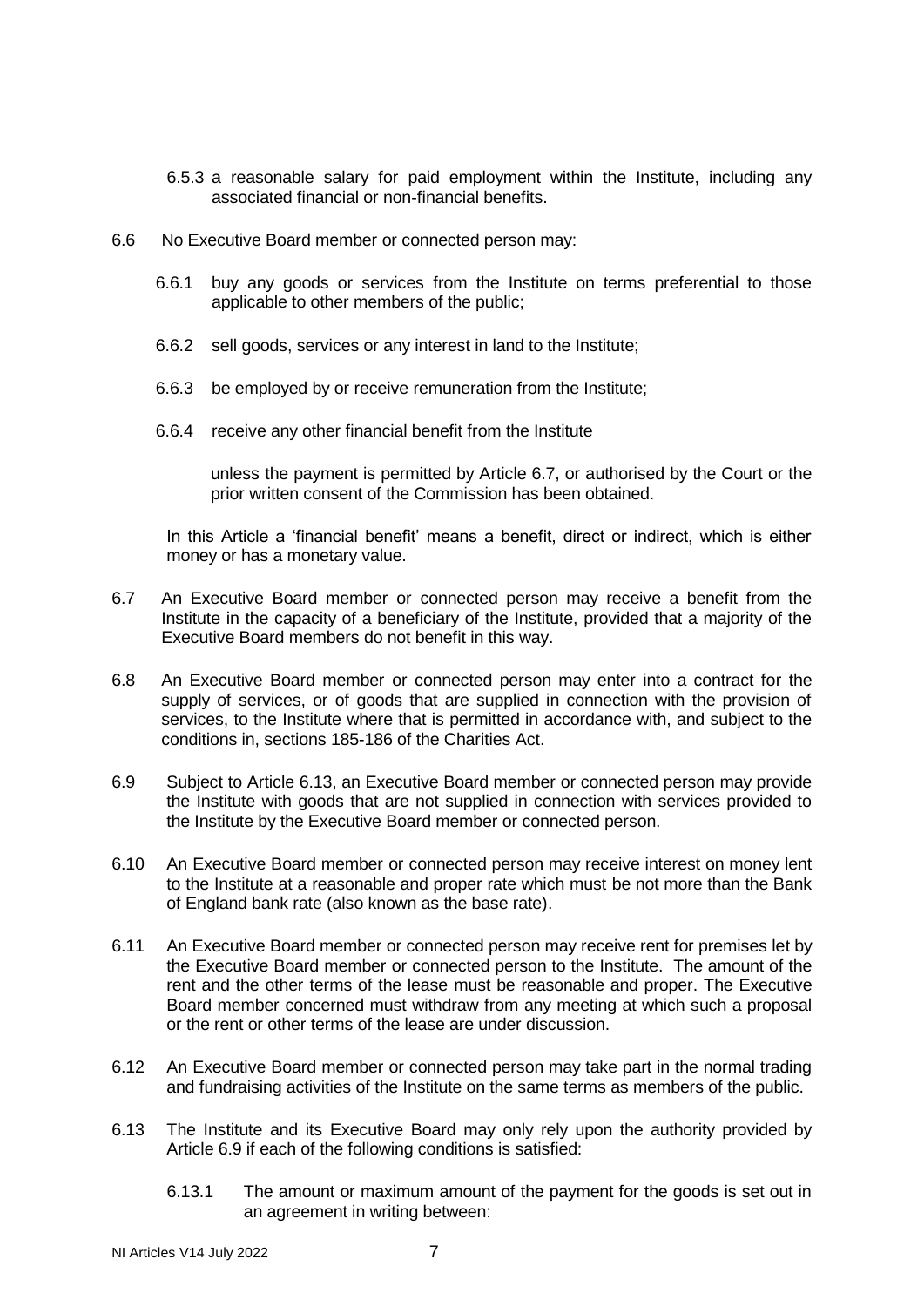- 6.13.1.1 the Institute or its Executive Board (as the case may be); and
- 6.13.1.2 the Executive Board member or connected person supplying the goods ("the supplier") under which the supplier is to supply the goods in question to or on behalf of the Institute.
- 6.13.2 The amount or maximum amount of the payment for the goods does not exceed what is reasonable in the circumstances for the supply of the goods in question.
- 6.13.3 The other Executive Board members are satisfied that it is in the best interests of the Institute to contract with the supplier rather than with someone who is not an Executive Board member or connected person. In reaching that decision the Executive Board must balance the advantage of contracting with an Executive Board member or connected person against the disadvantages of doing so*.*
- 6.13.4 The supplier is absent from the part of any meeting at which there is discussion of the proposal to enter into a contract or arrangement with them with regard to the supply of goods to the Institute.
- 6.13.5 The supplier does not vote on any such matter and is not to be counted when calculating whether a quorum of Executive Board members is present at the meeting.
- 6.13.6 The reason for their decision is recorded by the Executive Board in the minute book.
- 6.13.7 A majority of the Executive Board members then in office are not in receipt of remuneration or payments authorised by Article 6.
- 6.14 In Articles 6.7-6.13 "Institute" shall include any company in which the Institute:
	- holds more than fifty percent (50%) of the shares; or
	- controls more than fifty percent (50%) of the voting rights attached to the shares; or
	- has the right to appoint one or more directors to the board of the company.

# **7 MEMBERS**

- 7.1 Apart from the original subscribers, membership is open to other individuals who:
	- 7.1.1 apply to the Institute in the form required by Council; and
	- 7.1.2 are approved by Council.
- 7.2 The Council may make such by-laws or regulations and vary the same from time to time as they consider necessary to govern all matters relating to membership including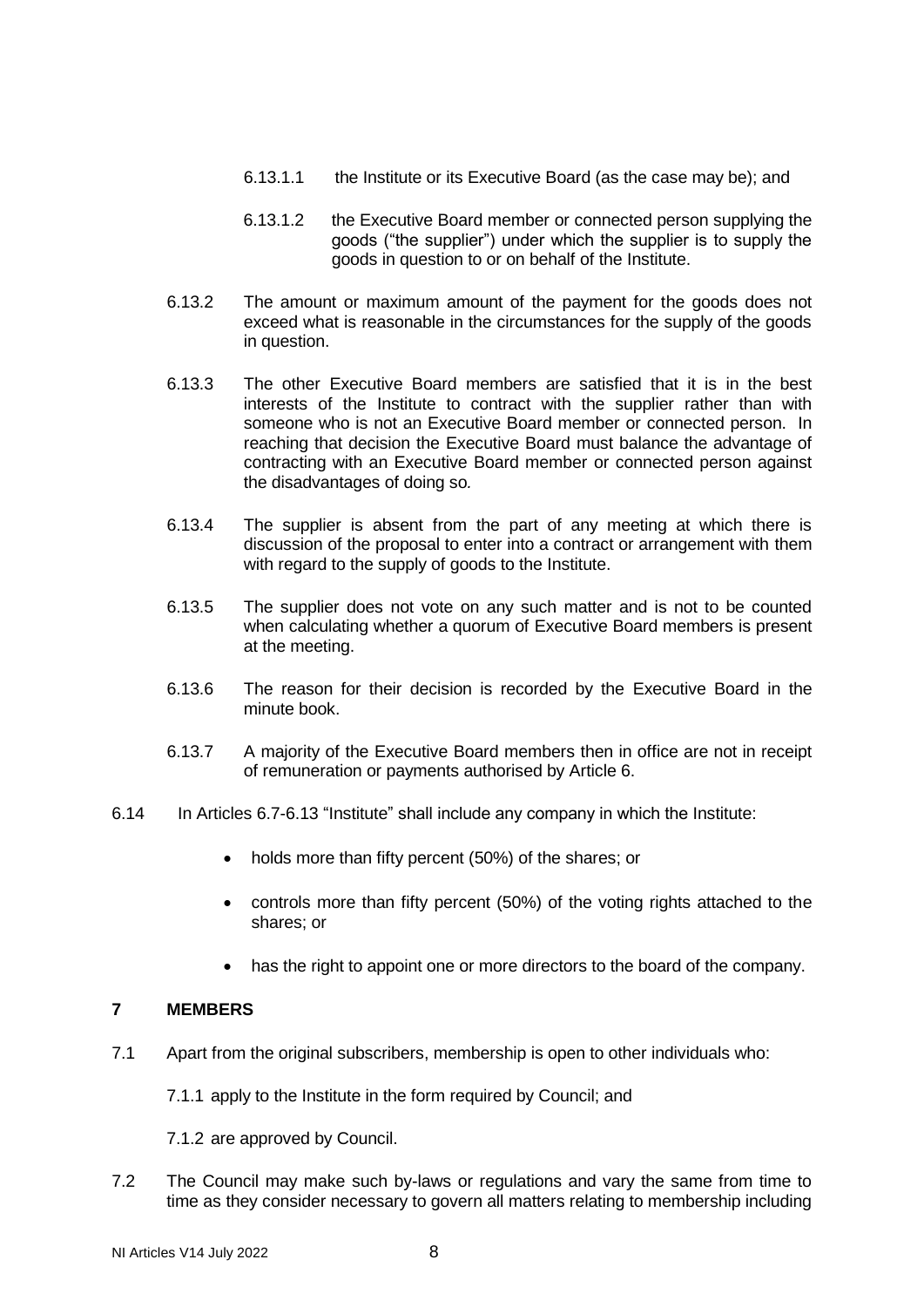(but not limited to) classes of members, qualifications for membership, election or admission to membership, transfers between classes of members, fees and subscriptions.

- 7.3 Membership is not transferable.
- 7.4 The Council must keep a register of names and addresses of the members.
- 7.5 Membership applications will be administered by HQ staff on behalf of Council. Applications of concern will be passed to the Nominations Committee for consideration.

# **8 CLASSES OF MEMBERSHIP**

- 8.1 The Executive Board may establish classes of membership with different rights and obligations and shall record the rights and obligations in the register of members.
- 8.2 The classes of voting membership for the time being are:
	- 8.2.1 Fellow
	- 8.2.2 Honorary Fellow
	- 8.2.3 Associate Fellow
	- 8.2.4 Member
	- 8.2.5 Associate Member

but the Executive Board shall have the power to add to the classes at any time.

- 8.3 The Executive Board members may not directly or indirectly alter the rights or obligations attached to an existing class of membership.
- 8.4 The rights attached to a class of membership may only be varied if:
	- 8.4.1 three-quarters of the members of that class consent in writing to the variation; or
	- 8.4.2 a special resolution is passed at a separate general meeting of the members of that class agreeing to the variation.
- 8.5 The provisions in the Articles about general meetings shall apply to any meeting relating to the variation of the rights of any class of members.

#### **9 TERMINATION OF MEMBERSHIP**

- 9.1 Membership is terminated if:
	- 9.1.1 the member dies;
	- 9.1.2 the member resigns by written notice to the Institute unless, after the resignation, there would be less than two members;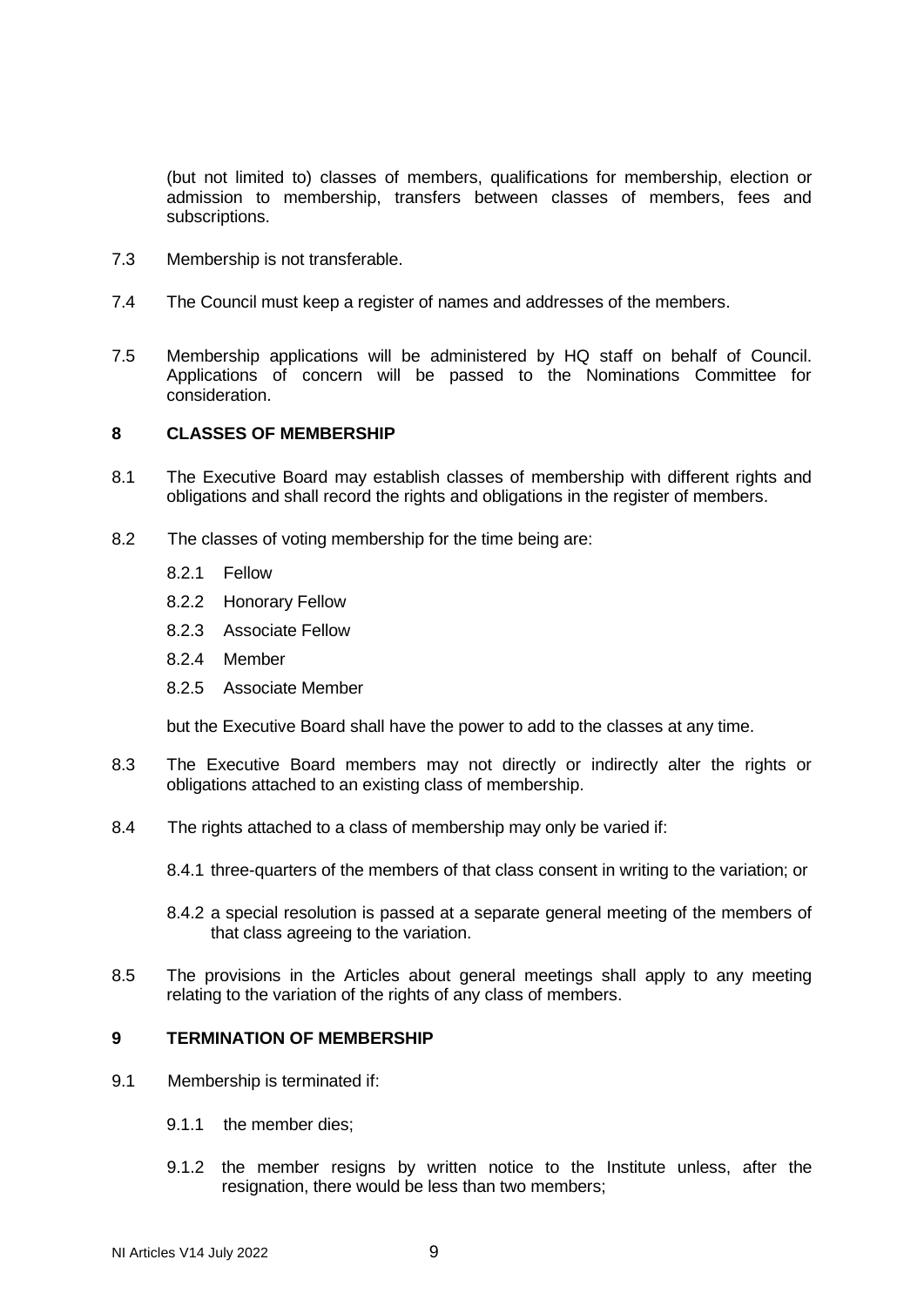- 9.1.3 the member is removed from membership by a resolution of two-thirds of those Council members present at a Council meeting, provided that the member is guilty of any unprofessional conduct or they have wilfully contravened any of the rules, regulations or bye laws of the Institute, or whose continued membership is in the opinion of the Executive Board not in the best interests of the Institute. Any member whose removal from membership is under consideration shall, if they so desire, have reasonable opportunity to be legally represented and state their case at an Executive Board meeting.
- 9.2 Should any sum due from a member of the Institute be not paid in full within six months, the Executive Board may determine that their membership shall be terminated.

#### **10 GENERAL MEETINGS**

- 10.1 An annual general meeting must be held each year and not more than fifteen months may elapse between successive annual general meetings.
- 10.2 The Executive Board may call a general meeting at any time.
- 10.3 Members who hold not less than ten percent (10%) of the voting rights, or five percent (5%) if it is longer than twelve months since the last general meeting, may call a general meeting at any time.

# **11 NOTICE OF GENERAL MEETINGS**

- 11.1 The minimum periods of notice required to hold a general meeting of the Institute are:
	- 11.1.1 **one** calendar **month** for the annual general meeting;
	- 11.1.2 **twenty-one** clear **days** for a general meeting called for the passing of a special resolution;
	- 11.1.3 **fourteen** clear **days** for all other general meetings.
- 11.2 A general meeting may be called by shorter notice if it is so agreed by a majority in number of members having a right to attend and vote at the meeting, being a majority who together hold not less than ninety percent (90%) of the total voting rights.
- 11.3 The notice must specify the date, time and place of the meeting and the general nature of the business to be transacted. If the meeting is to be an annual general meeting, the notice must say so. The notice must also contain a statement setting out the right of members to appoint a proxy under section 324 of the Companies Act 2006 and Article 16.
- 11.4 The notice must be given to all the members of the Institute and to the Executive Board members, Council members and auditors.
- 11.5 The proceedings at a meeting shall not be invalidated because a person who was entitled to receive notice of the meeting did not receive it because of an accidental omission by the Institute.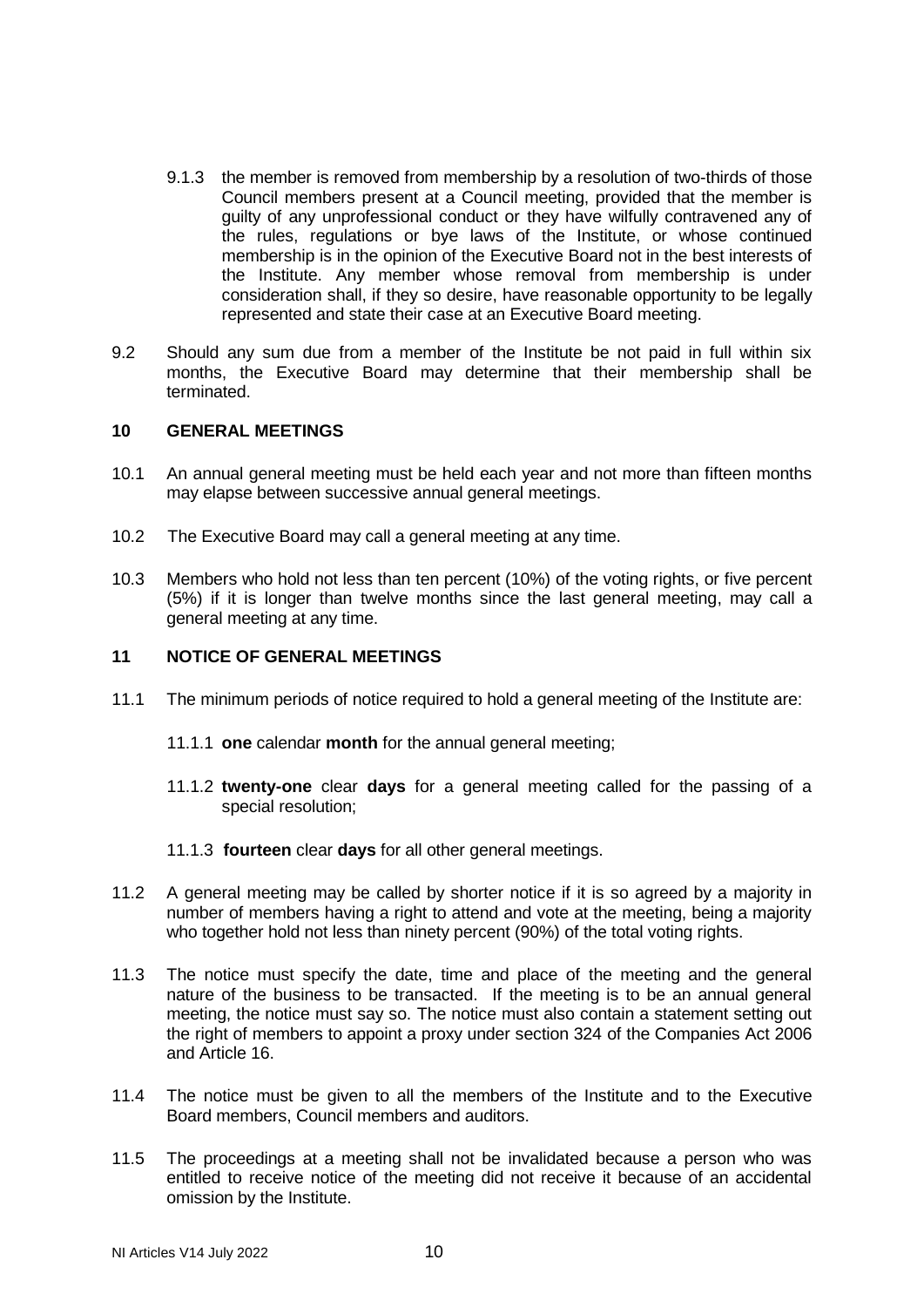# **12 PROCEEDINGS AT GENERAL MEETINGS**

- 12.1 No business shall be transacted at any general meeting unless a quorum is present.
- 12.2 A quorum is **twenty** members present in person or by proxy and entitled to vote upon the business to be conducted at the meeting.
- 12.3 General meetings shall be chaired by the President of the Institute or, in their absence, the senior Vice-President. In the absence of the President and all Vice-Presidents, the Chair of the Executive Board shall act as Chair or, in their absence, a Vice-Chair of the Executive Board.
- 12.4 If there is only one Executive Board member present and willing to act, they shall chair the meeting.
- 12.5 If no Executive Board member is present and willing to chair the meeting within fifteen minutes after the time appointed for holding it, the members present in person or by proxy and entitled to vote must choose one of their number to chair the meeting.

# **13. ADJOURNMENTS**

- 13.1 If a quorum is not present within half an hour from the time appointed for the meeting or, during a meeting a quorum ceases to be present, the meeting shall be adjourned to such time and place as the Executive Board shall determine.
- 13.2 The Executive Board must reconvene the meeting and must give at least seven clear days' notice of the reconvened meeting stating the date, time and place of the meeting.
- 13.3 If no quorum is present at the reconvened meeting within fifteen minutes of the time specified for the start of the meeting, the members present in person or by proxy at that time shall constitute the quorum for that meeting.
- 13.4 The members present in person or by proxy at a meeting may resolve by ordinary resolution that the meeting shall be adjourned.
- 13.5 The person who is chairing the meeting must decide the date, time and place at which the meeting is to be reconvened unless those details are specified in the resolution.
- 13.6 No business shall be conducted at a reconvened meeting unless it could properly have been conducted at the meeting had the adjournment not taken place.
- 13.7 If a meeting is adjourned by a resolution of the members for more than seven days, at least seven clear days' notice shall be given of the reconvened meeting stating the date, time and place of the meeting.

# **14 VOTES OF MEMBERS**

14.1 Subject to Articles 8 and 14.3, every member shall have one vote. The Executive Board may make provision for postal voting as appropriate.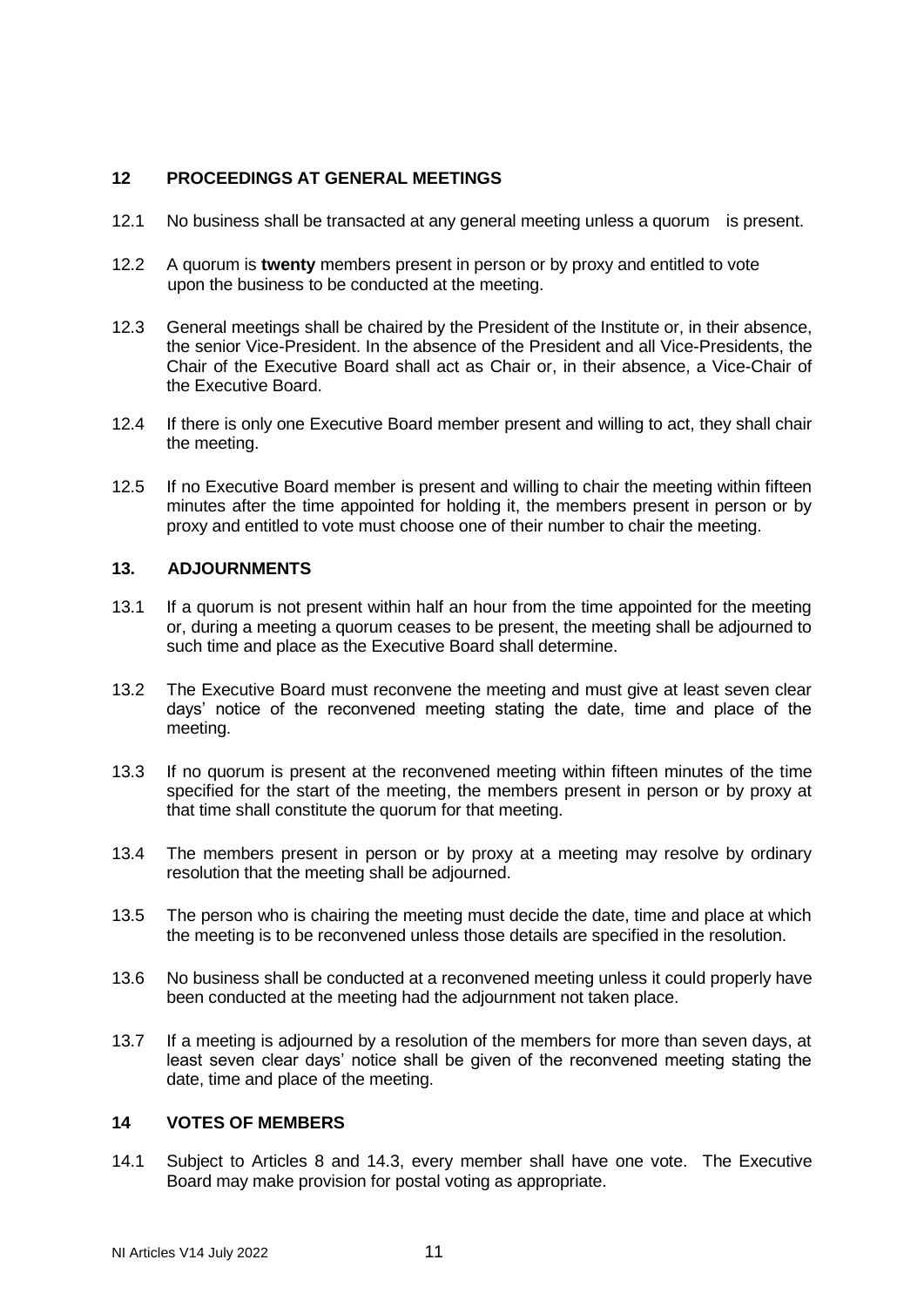- 14.2 Any objection to the qualification of any voter must be raised at the meeting at which the vote is tendered and the decision of the person who is chairing the meeting shall be final.
- 14.3 In the case of an equality of votes, whether on a show of hands or on a poll, the Chair of the general meeting shall be entitled to a second or casting vote.
- 14.4 The declaration by the person who is chairing the meeting of the result of the vote shall be conclusive unless a poll is demanded.
- 14.5 The result of the vote must be recorded in the minutes of the Institute but the number or proportion of votes cast need not be recorded.

# **15 POLL VOTING**

- 15.1 Any vote at a meeting shall be decided by a show of hands unless before, or on the declaration of the result of, the show of hands a poll is demanded:
	- 15.1.1 by the person chairing the meeting; or
	- 15.1.2 by at least **five** members present in person or by proxy and having the right to vote at the meeting; or
	- 15.1.3 by a member or members present in person or by proxy representing not less than ten percent **(10%)** of the total voting rights of all the members having the right to vote at the meeting.
- 15.2 A demand for a poll may be withdrawn, before the poll is taken, but only with the consent of the person who is chairing the meeting.
- 15.3 If the demand for a poll is withdrawn, the demand shall not invalidate the result of a show of hands declared before the demand was made.
- 15.4 A poll must be taken as the person who is chairing the meeting directs, who may appoint scrutineers (who need not be members) and who may fix a time and place for declaring the results of the poll.
- 15.5 Votes may be given on a poll either personally or in writing.
- 15.6 The result of the poll shall be deemed to be the resolution of the meeting at which the poll is demanded.
- 15.7 No poll may be demanded on the election of a person to chair a meeting or on a question of adjournment.
- 15.8 A poll demanded on any other question must be taken either immediately or at such time and place as the person who is chairing the meeting directs.
- 15.9 The poll must be taken within thirty days after it has been demanded.
- 15.10 If the poll is not taken immediately at least seven clear days' notice shall be given specifying the time and place at which the poll is to be taken.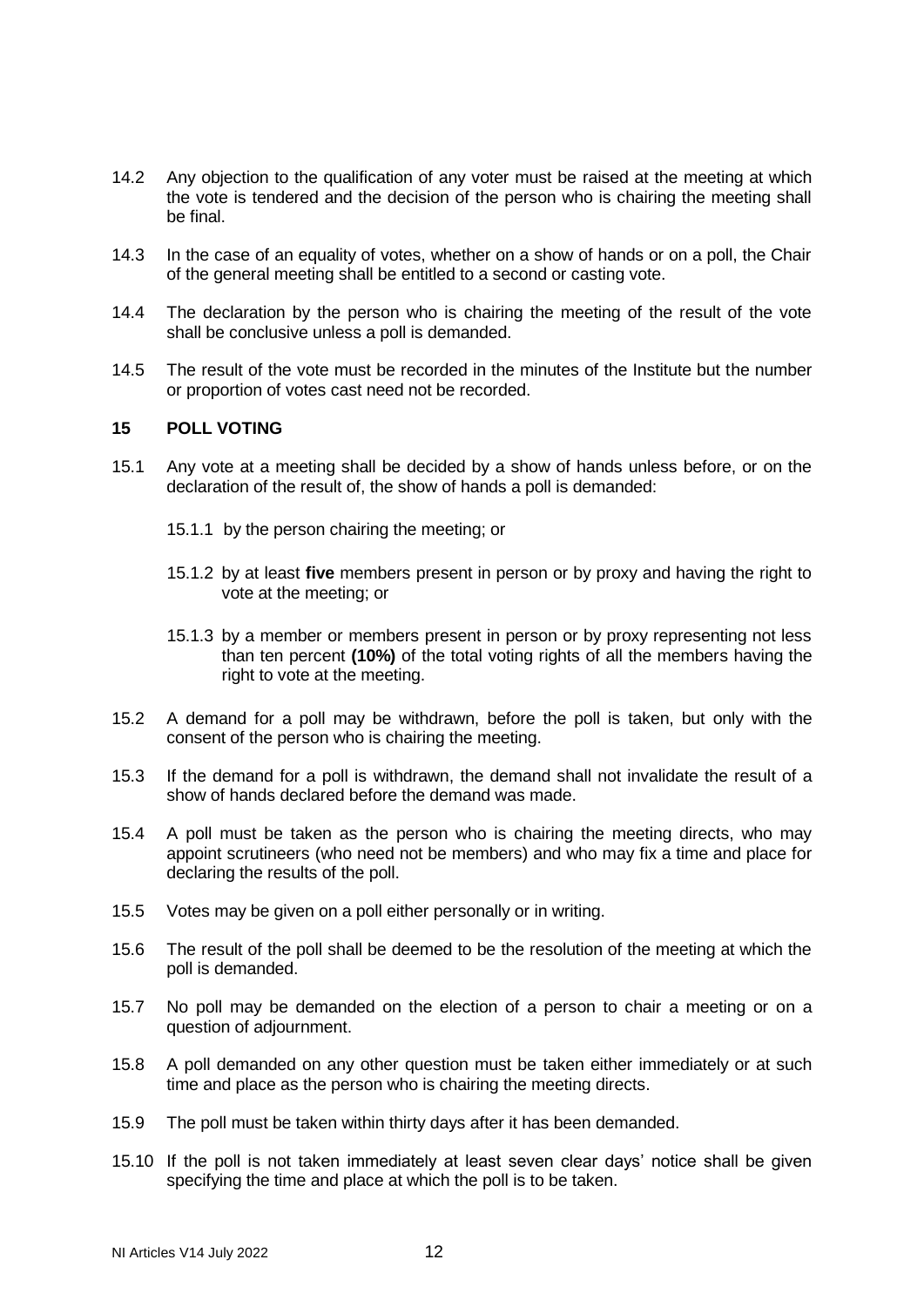15.11 If a poll is demanded the meeting may continue to deal with any other business that may be conducted at the meeting.

# **16 CONTENT OF PROXY NOTICES**

- 16.1 Proxies may only validly be appointed by a notice in writing (a "proxy notice") which
	- 16.1.1 states the name and address of the member appointing the proxy;
	- 16.1.2 identifies the person appointed to be that member's proxy and the general meeting in relation to which that person is appointed;
	- 16.1.3 is signed by or on behalf of the member appointing the proxy, or is authenticated in such manner as the Executive Board may determine; and
	- 16.1.4 is delivered to the Institute in accordance with the Articles and any instructions contained in the notice of the general meeting to which they relate.
- 16.2 The Institute may require proxy notices to be delivered in a particular form, and may specify different forms for different purposes.
- 16.3 Proxy notices may specify how the proxy appointed under them is to vote (or that the proxy is to abstain from voting) on one or more resolutions.
- 16.4 Unless a proxy notice indicates otherwise, it must be treated as
	- 16.4.1 allowing the person appointed under it as a proxy, discretion as to how to vote on any ancillary or procedural resolutions to put to the meeting; and
	- 16.4.2 appointing that person as a proxy in relation to any adjournment of the general meeting to which it relates as well as to the meeting itself.

# **17 DELIVERY OF PROXY NOTICES**

- 17.1 A person who is entitled to attend, speak or vote (either on a show of hands or on a poll) at a general meeting remains so entitled in respect of that meeting or any adjournment of it, even though a valid proxy notice has been delivered to the Institute by or on behalf of that person, provided that a revocation has been received by the Institute as required below.
- 17.2 An appointment under a proxy notice may be revoked by delivering to the Institute a notice in writing given by or on behalf of the person by whom or on whose behalf the proxy notice was given.
- 17.3 A notice revoking a proxy appointment only takes effect if it is delivered before the start of the meeting or adjourned meeting to which it relates.
- 17.4 If a proxy notice is not executed by the person appointing the proxy, it must be accompanied by written evidence of the authority of the person who executed it to execute it on the appointer's behalf.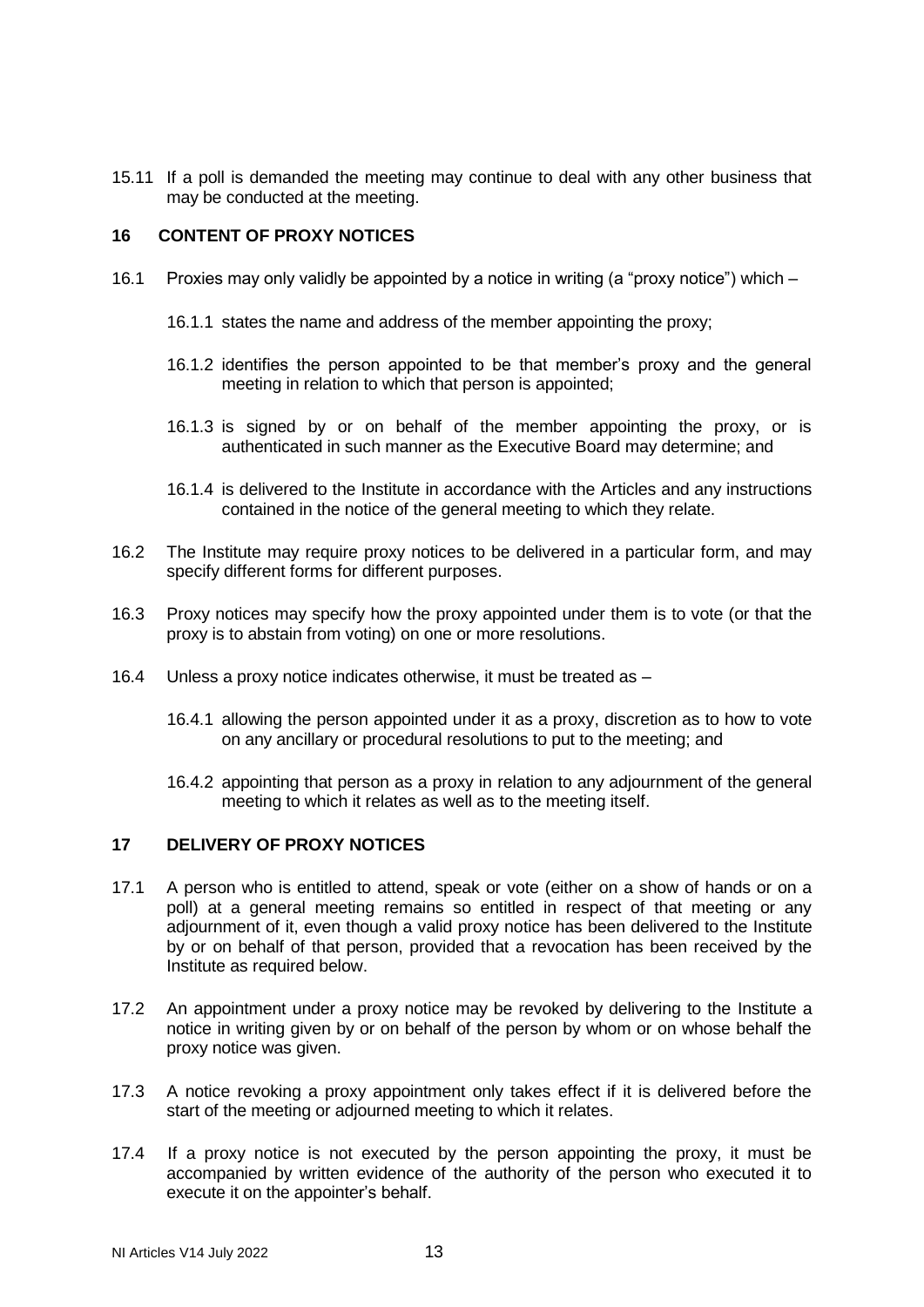# **18 WRITTEN RESOLUTIONS**

- 18.1 A resolution in writing agreed by a simple majority, or in the case of a special resolution by a majority of not less than seventy-five percent (75%), of the members who would have been entitled to vote upon it had it been proposed at a general meeting, shall be effective, provided that:
	- 18.1.1 a copy of the proposed resolution has been sent to every eligible member;
	- 18.1.2 a simple majority, or in the case of a special resolution a majority of not less than seventy-five percent (75%), of members have signified their agreement to the resolution; and
	- 18.1.3 it is contained in an authenticated document which has been received at the registered office within the period of twenty-eight days beginning with the circulation date.
- 18.2 A resolution in writing may comprise several copies to which one or more members have signified their agreement.

# **19 OFFICERS**

- 19.1 The following Officers shall be appointed by the members at the annual general meeting:
	- 19.1.1 President, who shall be a Fellow, Honorary Fellow, Associate Fellow or Member and has served on the Executive Board or the Council;
	- 19.1.2 a maximum of **eight** Vice-Presidents, each of whom are likely to have served on the Executive Board or the Council;
	- 19.1.3 Treasurer, who shall be a Fellow, Honorary Fellow or other voting member of the Institute and who shall become a Trustee and Director of the Institute on the Executive Board.
- 19.2 The President and Vice-Presidents shall be members of the Council but not of the Executive Board.
- 19.3 The President shall be appointed for a term of two years.
- 19.4 The immediate Past President, on retiring as President, will automatically remain a member of the Council for a period of **two** years, unless they are elected to the Executive Board.
- 19.5 Vice Presidents shall be appointed for a term of **six** years and may be eligible for reelection for a further period of **three** years. Vice Presidents may not hold office for more than **nine** consecutive years, except in exceptional circumstances, as determined by the Council. One Vice President shall be nominated by the Nominations Committee for election by the Council as the Senior Vice President who shall have a term of office of **two** years.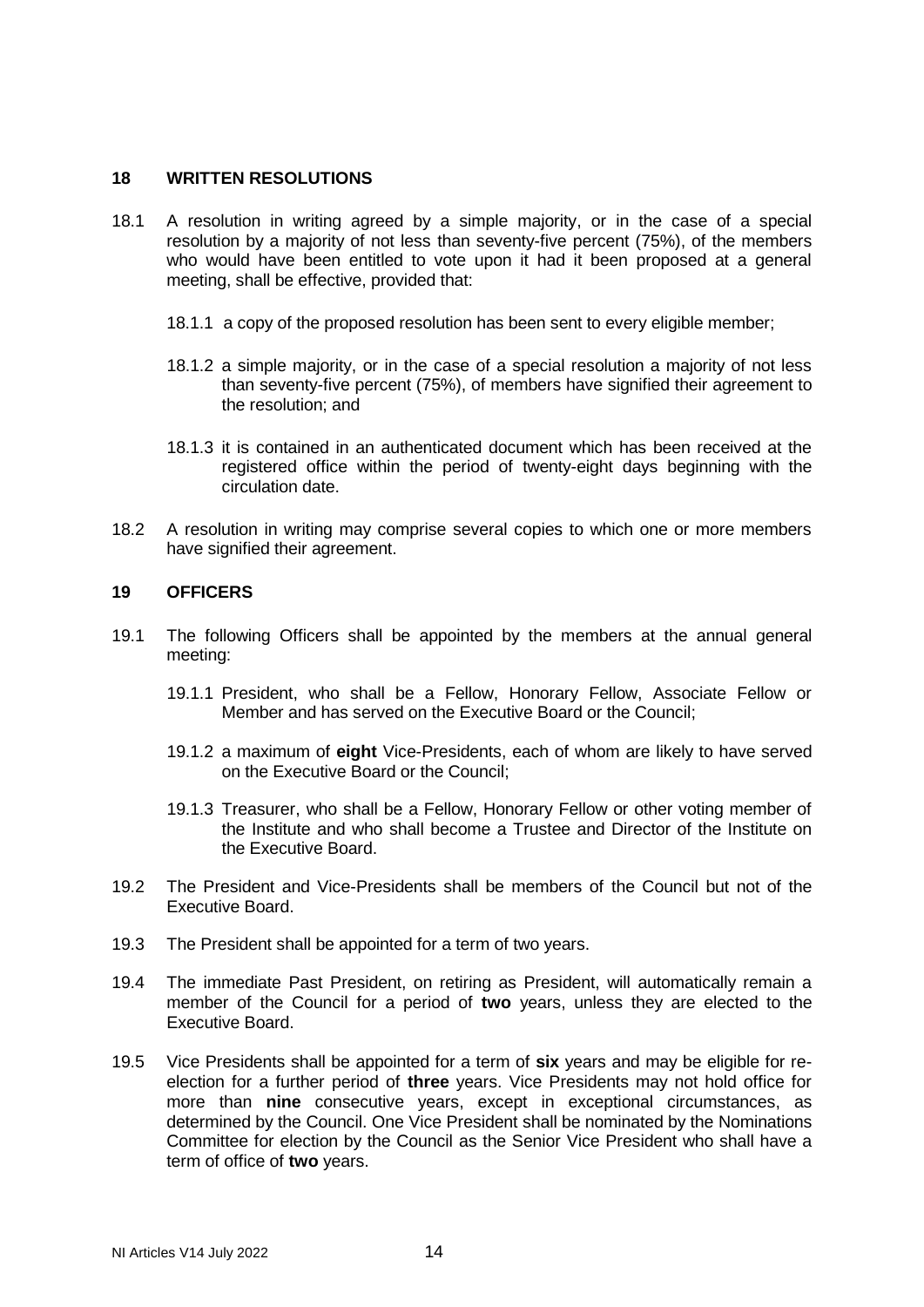- 19.6 The Treasurer shall be appointed for a term of **three** years and may be eligible for reelection for a further period of **three** years.
- 19.7 The Younger Members Council will be made up of between 10 and 14 members each aged under 35 years at the time of their appointment and will serve for **two** years and may be re-elected for a period of another **two** years.
- 19.8 The Younger Members Council will have a Chair and Vice-Chair who will be ex-officio Members of Council
- 19.9 No salaried employee of the Institute shall be nominated to any office of the Institute, save that the Chief Executive as Company Secretary may be an employee.

#### **20 COUNCIL**

- 20.1 The Council shall be elected by the members at the annual general meeting and no member of the Council shall be appointed if they are not a member of the Institute.
- 20.2 The Council shall act under delegated authority from the Executive Board and shall be subject to the same restrictions as the Executive Board.
- 20.3 The number of members of the Council shall be not less than thirty-five and not more than fifty-six, including the President, immediate Past President, and Vice Presidents.
- 20.4 The members may from time to time in general meeting increase or reduce the number of members of the Council.
- 20.5 Not less than forty percent (40%) of the elected Council members shall be actively engaged in a seagoing capacity and not more than ten percent (10%) shall be Associate Members. No person shall be eligible for the Council who is not a Fellow, Honorary Fellow, Associate Fellow, Member or Associate Member.
- 20.6 Members of the Council shall be elected for **three** years but may be eligible for reelection. No member may be a member of the Council for more than **six** consecutive years, with the exception of the President and Vice Presidents.

# **21 POWERS OF THE COUNCIL**

- 21.1 The Council shall appoint the Executive Board.
- 21.2 The following appointments shall be made by the Council:
	- 21.2.1 Chair of the Executive Board;
	- 21.2.2 Vice-Chair of the Executive Board;
	- 21.2.3 Chair of each of the Committees (Article 34);
- 21.3 The Chair, Vice-Chair and Hon Treasurer of the Executive Board shall be appointed for a term of three years and may be eligible for re-election for a further period of **three** years. In exceptional circumstances the appointments may be extended at the discretion of the Council, provided that their total terms of office on the Executive Board does not exceed **twelve** years.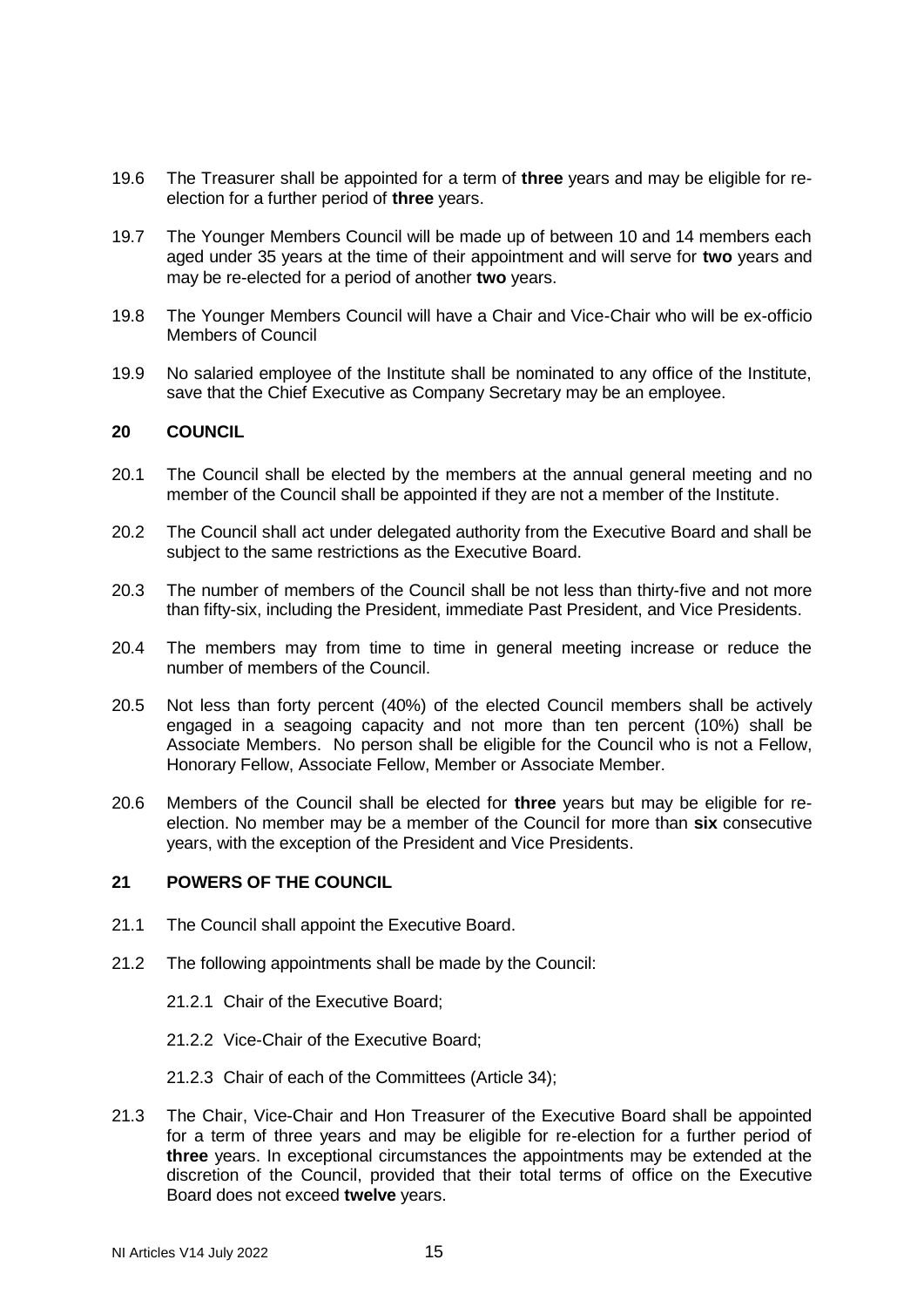21.4 The Council shall advise the Executive Board on any particular matter or matters which are referred to it by the Executive Board or the Committees or which the Council may wish to draw to the attention of the Executive Board. The Council shall have no fiscal or executive authority.

# **22 APPOINTMENT OF MEMBERS OF THE COUNCIL**

- 22.1 Not less than three months before the annual general meeting, the Executive Board shall send to each member entitled to vote at the meeting through publication in Seaways a list of the vacancies about to occur in the offices of President, Vice President, Council member and Treasurer at the conclusion of the annual general meeting.
- 22.2 Not later than two months after the issue of the Executive Board's list, any two members entitled to vote may nominate eligible persons to fill vacancies about to occur in the offices of Council members by delivering such nomination in writing, together with the consent of such persons to accept office if elected, but each such nominator shall be debarred from nominating any other person for the same election.
- 22.3 The persons so elected shall take office at the conclusion of the annual general meeting.
- 22.4 Members of the Council may appoint a member who is willing to act to be a member of the Council, either to fill a vacancy or as an additional member of the Council, provided that:
	- 22.4.1 the appointment does not cause the number of members of the Council to exceed the maximum;
	- 22.4.2 the member so appointed shall only hold office until the next annual general meeting; and
	- 22.4.3 if not re-appointed at the next annual general meeting, shall vacate office at the conclusion of that meeting.

# **23 DISQUALIFICATION AND REMOVAL OF COUNCIL MEMBERS**

- 23.1 A Council member shall cease to hold office if they:
	- 23.1.1 cease to be a member of the Institute;
	- 23.1.2 become incapable by reason of mental disorder, illness or injury of managing and administering their own affairs; or
	- 23.1.3 resign as a Council member by notice to the Institute.
- 23.2 The members of the Institute may, by ordinary resolution, remove any member of the Council before the expiration of their period of office and may, by ordinary resolution, appoint another qualified member in their stead; but any person so appointed shall retain office so long only as the member in whose place they are appointed would have held the same if they had not been removed.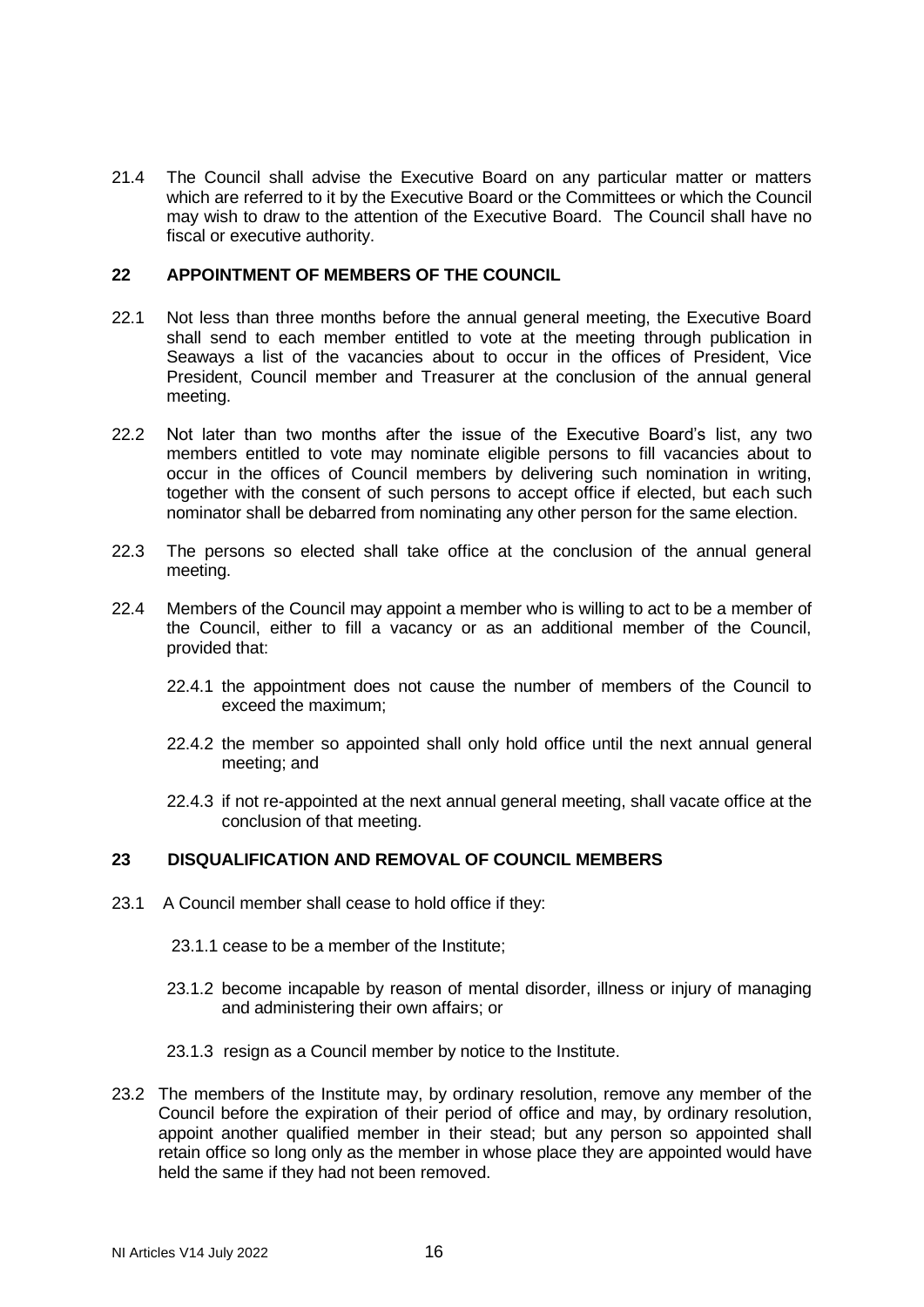23.3 If a member of the Council is required to retire at an annual general meeting by a provision of the Articles, the retirement shall take effect upon the conclusion of the meeting.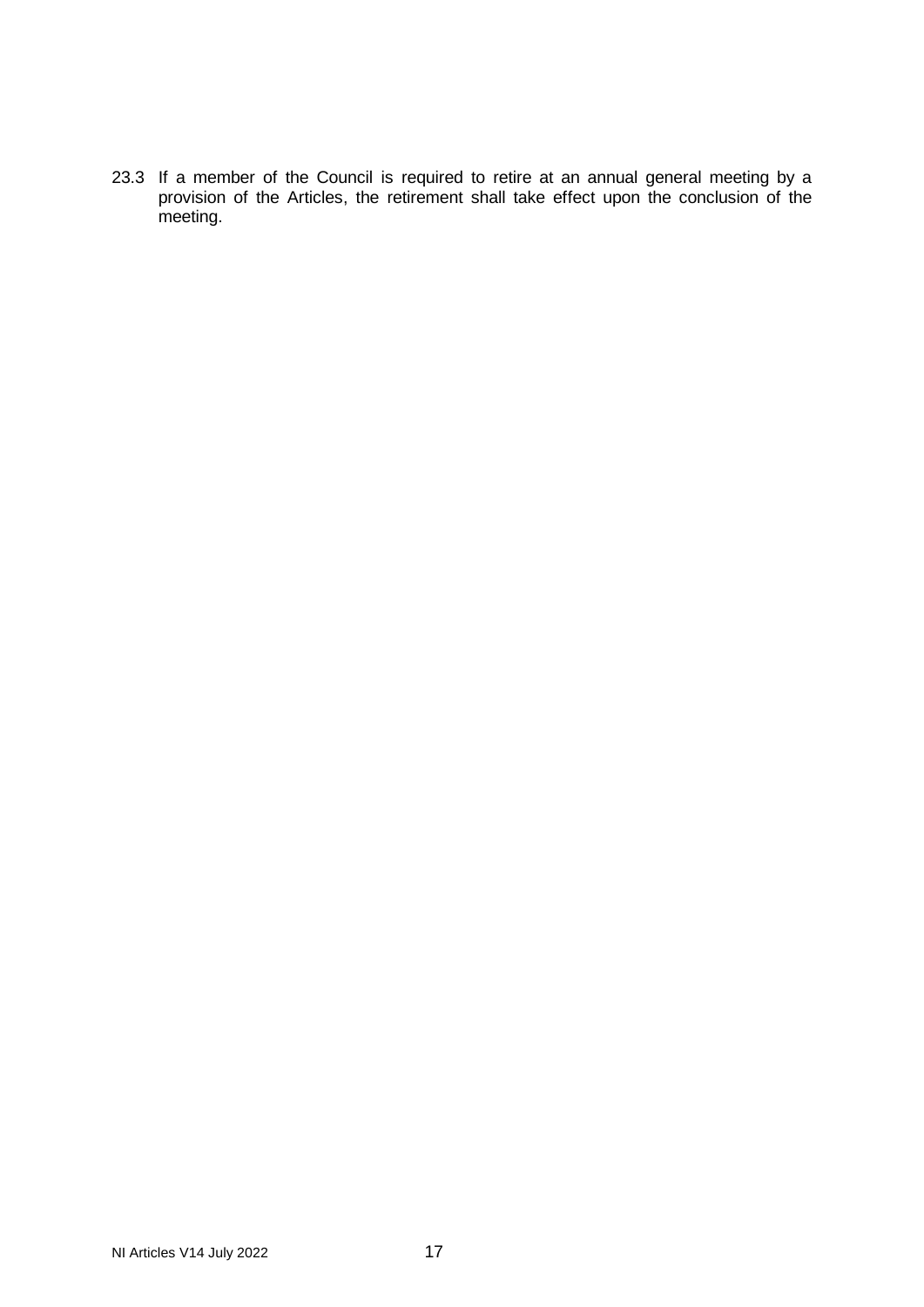# **24 PROCEEDINGS OF THE COUNCIL**

- 24.1 The Council may meet for the despatch of business, adjourn and otherwise regulate its meetings as it thinks fit, subject to the provisions of the Articles.
- 24.2 The President of the Institute or, in their absence, the senior Vice-President present or, in the absence of any Vice-President, the senior ordinary Council member present shall act as Chair at meetings of the Council.
- 24.3 The Chair of the Council may call a Council meeting at any time. **Five** or more Council members may, and upon their request the Chief Executive shall, at any time, summon a meeting of the Council by notice served upon the Council members.
- 24.4 Questions arising at a meeting shall be decided by a majority of votes.
- 24.5 In the case of an equality of votes, the person who is chairing the meeting shall have a second or casting vote.
- 24.6 No decision may be made by a meeting of the Council members unless a quorum is present at the time the decision is purported to be made.
- 24.7 The quorum shall be **six** Council members, or such larger number as may be decided from time to time by the Council.
- 24.8 A Council member shall not be counted in the quorum present when any decision is made about a matter upon which that Council member is not entitled to vote.

# **25 EXECUTIVE BOARD**

- 25.1 An Executive Board member must be a natural person aged 18 years or older.
- 25.2 No one may be appointed an Executive Board member if they would be disqualified from acting under the provisions of Article 28.
- 25.3 No person shall be eligible for the Executive Board who is not a Fellow, Honorary Fellow, Associate Fellow or Member.
- 25.4 The number of Executive Board members shall be not less than **eight** and not more than **fifteen**, including the Treasurer. The company secretary shall be entitled to attend ex-officio.
- 25.5 The members of the Institute may from time to time increase or reduce the number of members of the Executive Board and determine the period of office.
- 25.6 An Executive Board member may not appoint an alternate Executive Board member or anyone to act on their behalf at meetings of the Executive Board.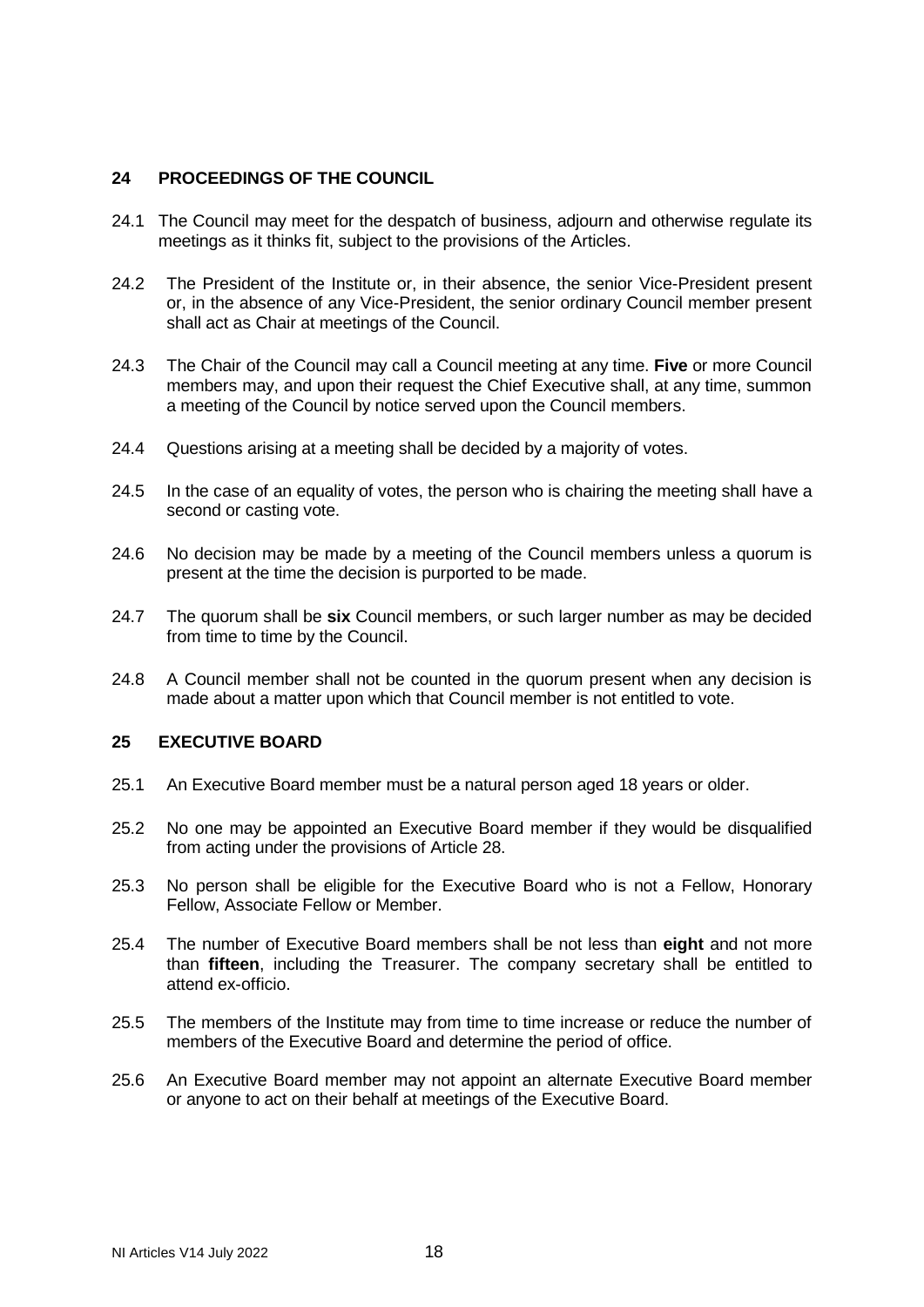# **26 POWERS OF THE EXECUTIVE BOARD**

- 26.1 The Executive Board shall manage the business of the Institute and may exercise all the powers of the Institute, unless they are subject to any restrictions imposed by the Companies Acts, the Articles or any special resolution of the members.
- 26.2 No alteration of the Articles or any special resolution shall have retrospective effect to invalidate any prior act of the Executive Board.
- 26.3 Any meeting of the Executive Board at which a quorum (Article 30.8) is present at the time the relevant decision is made, may exercise all the powers exercisable by the Executive Board.

# **27 APPOINTMENT OF EXECUTIVE BOARD MEMBERS**

- 27.1 The Executive Board shall be elected by the Council and, if the appointed person is a member of the Council at the time, shall cease to be a member of the Council upon appointment to the Executive Board.
- 27.2 The Treasurer shall be appointed for the term of office in Article 19.6. Other members of the Executive Board shall be appointed for **three** years or such lesser term as Council may decide but may be eligible for re-election. No member of the Executive Board shall be in office for longer than **six** consecutive years measured from the beginning of their first full term of three years, with the exception of the Chair, Vice Chair and Hon Treasurer as set out in Article 21.3.

### **28 DISQUALIFICATION AND REMOVAL OF EXECUTIVE BOARD MEMBERS**

28.1 An Executive Board member shall cease to hold office if they:

28.1.1 cease to be an Executive Board member by virtue of any provision in the Companies Acts or is prohibited by law from being a company director;

- 28.1.2 are disqualified from acting as a trustee by virtue of section 178 and 179 of the Charities Act (or any statutory re-enactment or modification of that provision);
- 28.1.3 cease to be a member of the Institute;
- 28.1.4 in the written opinion, given to the Institute, of a registered medical practitioner treating that person, have become physically or mentally incapable of acting as an Executive Board member and may remain so for more than three months;
- 28.1.5 resign as an Executive Board member by notice to the Institute (but only if at least two Executive Board members will remain in office when the notice of resignation is to take effect):
- 28.1.6 are absent without the permission of the Executive Board members from all their meetings held within a period of one year and the Executive Board members resolve that their office be vacated; or
- 28.1.7 fails to contribute to meetings of the Executive Board, either in person or electronically, and the Executive Board members resolve that their office be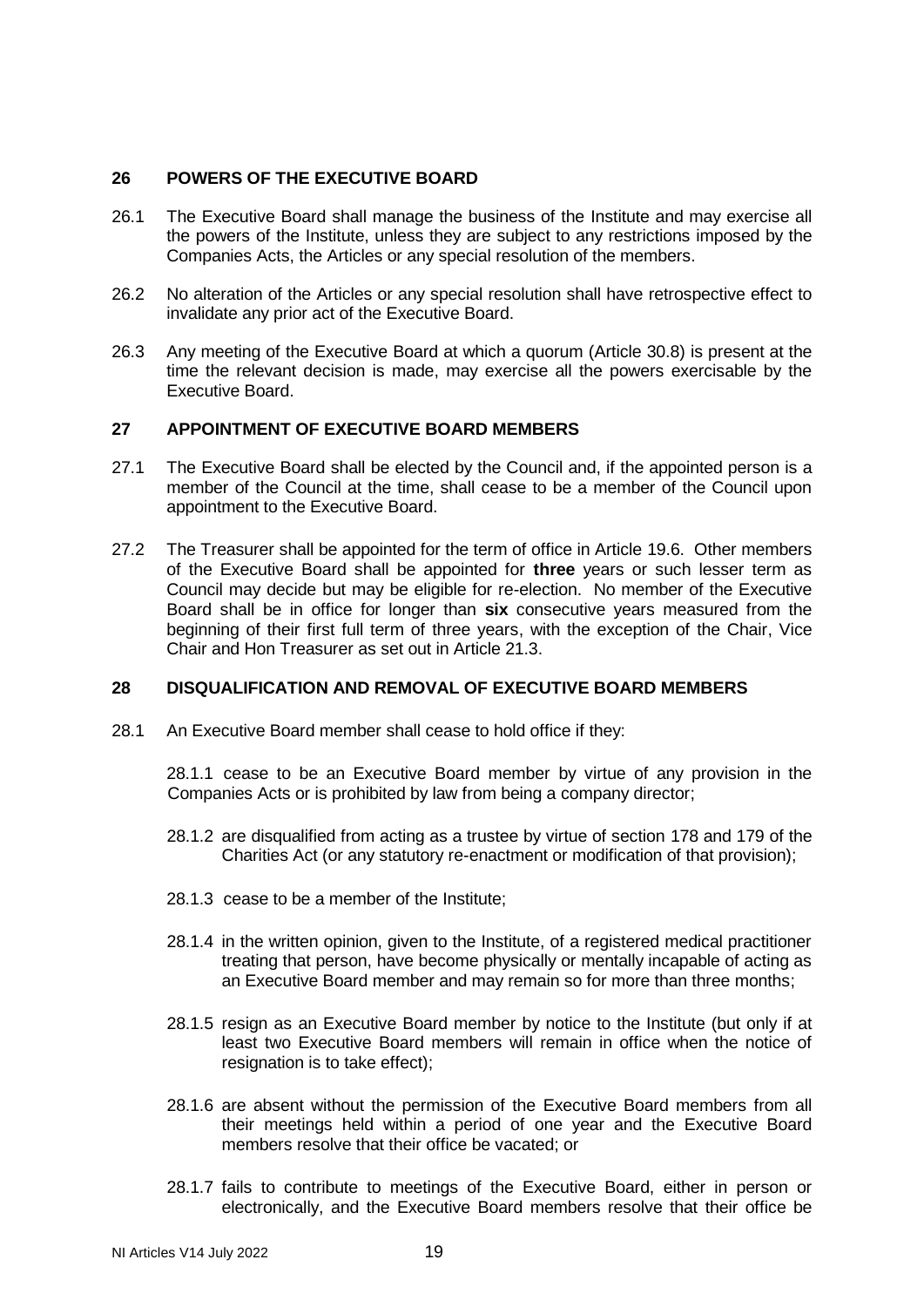vacated.

28.2 The Council shall have power to remove a member of the Executive Board, subject to ratification by the members at the next general meeting.

### **29 REMUNERATION OF EXECUTIVE BOARD MEMBERS**

The Executive Board members must not be paid any remuneration unless it is authorised by Article 6.

# **30 PROCEEDINGS OF THE EXECUTIVE BOARD MEMBERS**

- 30.1 The Executive Board may meet for the despatch of business, adjourn and otherwise regulate its meetings as it thinks fit, subject to the provisions of the Articles.
- 30.2 The Chair of the Executive Board or, in their absence, the Vice-Chair, shall act as Chair of meetings of the Executive Board. In the event of the absence of the Chair and the Vice-Chair of the Executive Board, the senior ordinary Executive Board member shall chair the meeting.
- 30.3 The Chair of the Executive Board may call an Executive Board meeting at any time. **Three** or more Executive Board members may, and upon their request the Chief Executive shall, at any time, summon a meeting of the Executive Board by notice served upon the Executive Board members.
- 30.4 Questions arising at a meeting shall be decided by a majority of votes.
- 30.5 In the case of an equality of votes, the person who is chairing the meeting shall have a second or casting vote.
- 30.6 A meeting may be held by suitable electronic means agreed by the Executive Board members in which each participant may communicate with all the other participants.
- 30.7 No decision may be made by a meeting of the Executive Board members unless a quorum is present at the time the decision is purported to be made. 'Present' includes being present by suitable electronic means agreed by the Executive Board in which a participant or participants may communicate with all the other participants.
- 30.8 The quorum shall be **four** Executive Board members, or such larger number as may be decided from time to time by the Executive Board.
- 30.9 An Executive Board member shall not be counted in the quorum present when any decision is made about a matter upon which that Executive Board member is not entitled to vote.
- 30.10 If the number of Executive Board members is less than the number fixed as the minimum number, the continuing Executive Board members or Executive Board member may act only for the purpose of filling vacancies or of calling a general meeting.
- 30.11 A resolution in writing or in electronic form agreed by a simple majority of all the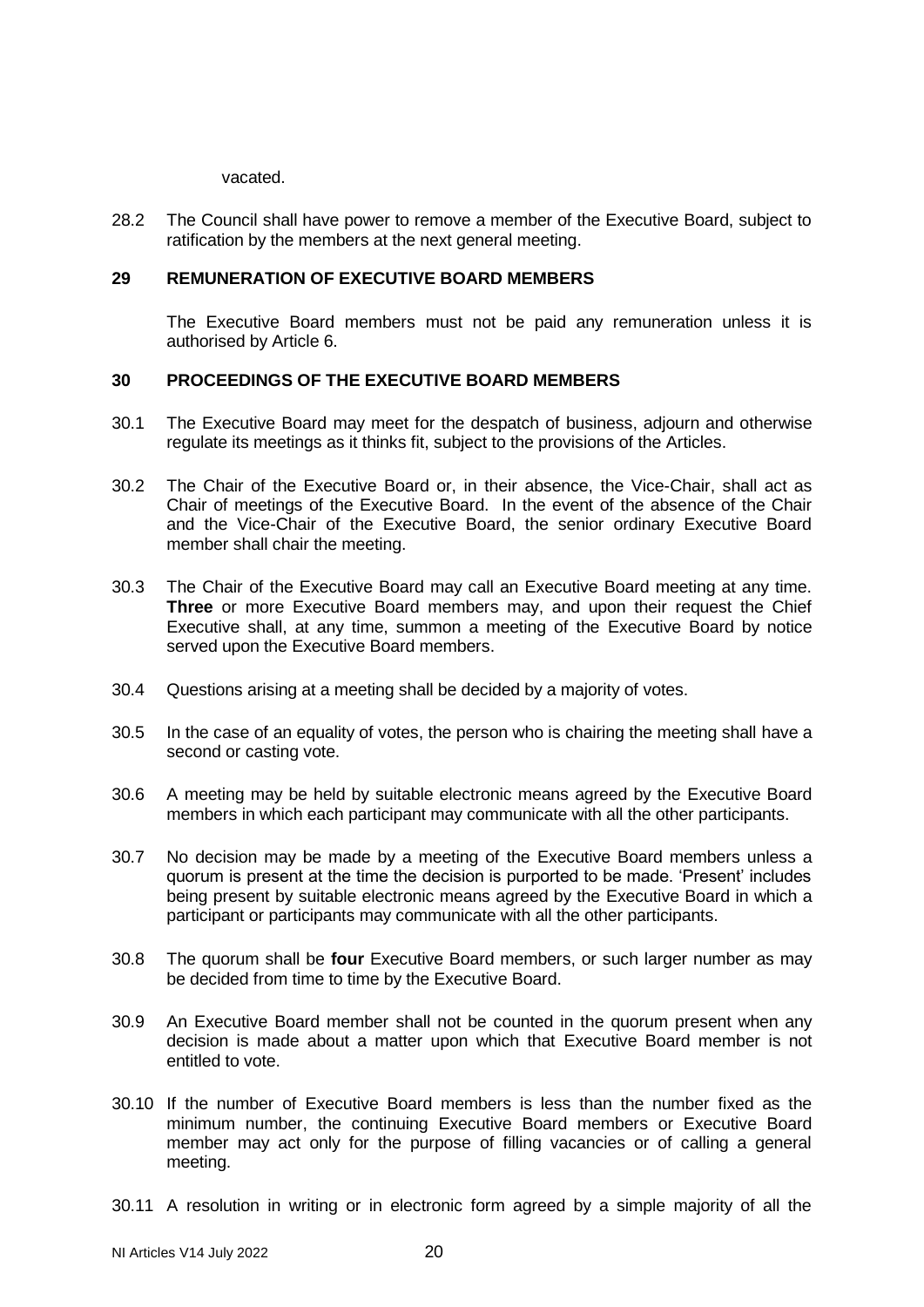Executive Board members entitled to receive notice of a meeting of the Executive Board, or of a Committee of Executive Board members, and to vote upon the resolution, shall be as valid and effectual as if it had been passed at a meeting of the Executive Board members, or Committee of Executive Board members, duly convened and held.

30.12 The resolution in writing may comprise several documents containing the text of the resolution in like form to each of which one or more Executive Board members has signified their agreement.

# **31 DECLARATION OF EXECUTIVE BOARD MEMBERS' INTERESTS**

31.1 An Executive Board member must declare the nature and extent of any interest, direct or indirect, which they have in a proposed transaction or arrangement with the Institute or in any transaction or arrangement entered into by the Institute which has not previously been declared. An Executive Board member must absent themselves from any discussions of the Executive Board in which it is possible that a conflict will arise between their duty to act solely in the interests of the Institute and any personal interest (including but not limited to any personal financial interest).

# **32 CONFLICTS OF INTEREST**

- 32.1 If a conflict of interests arises for an Executive Board member because of a duty of loyalty owed to another organisation or person, and the conflict is not authorised by virtue of any other provision in the Articles, the unconflicted Executive Board members may authorise such a conflict of interest where the following conditions apply:
	- 32.1.1 the conflicted Executive Board member is absent from the part of the meeting at which there is discussion of any arrangement or transaction affecting that other organisation or person;
	- 32.1.2 the conflicted Executive Board member does not vote on any such matter and is not to be counted when considering whether a quorum of Executive Board members is present at the meeting; and
	- 32.1.3 the unconflicted Executive Board members consider it is in the interests of the Institute to authorise the conflict of interests in the circumstances applying.
- 32.2 In this Article a conflict of interest arising because of a duty of loyalty owed to another organisation or person only refers to such a conflict which does not involve a direct or indirect benefit of any nature to an Executive Board member.

#### **33 VALIDITY OF EXECUTIVE BOARD MEMBERS' DECISIONS**

- 33.1 Subject to Article 33.2, all acts done by a meeting of the Executive Board, or of a Committee of Executive Board members, shall be valid notwithstanding the participation in any vote of an Executive Board member:
	- 33.1.1 who was disqualified from holding office;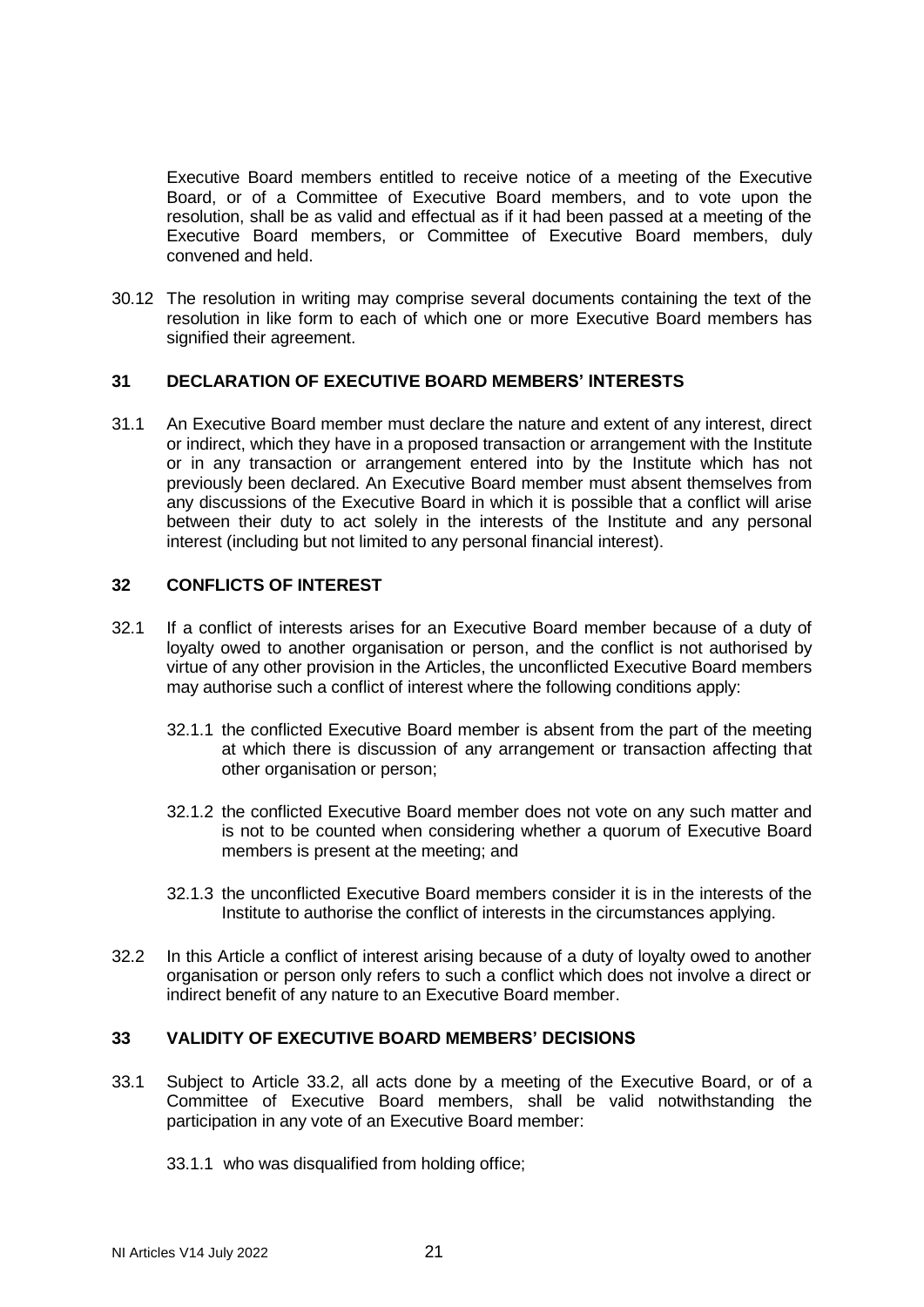- 33.1.2 who had previously retired or who had been obliged by the constitution to vacate office;
- 33.1.3 who was not entitled to vote on the matter, whether by reason of a conflict of interests or otherwise;

if without:

- 33.1.4 the vote of that Executive Board member; and
- 33.1.5 that Executive Board member being counted in the quorum;

the decision has been made by a majority of the Executive Board members at a quorate meeting.

33.2 Article 33.1 does not permit an Executive Board member to keep any benefit that may be conferred upon them by a resolution of the Executive Board members or of a Committee of Executive Board members if, but for Article 33.1, the resolution would have been void, or if the Executive Board member has not complied with Article 31.

#### **34 DELEGATION**

- 34.1 The Executive Board may delegate any of their powers or functions to Committees consisting of such Executive Board members, members of the Council, other members of the Institute and staff as they think fit, but the terms of any delegation must be recorded in the minute book.
- 34.2 The Executive Board may impose conditions when delegating, including the conditions that:
	- 34.2.1 the relevant powers are to be exercised exclusively by the committee to whom they delegate;
	- 34.2.2 no expenditure may be incurred on behalf of the Institute except in accordance with a budget previously agreed with the Executive Board.
- 34.3 The Executive Board may revoke or alter a delegation at any time.
- 34.4 The Committees may include, but shall not be limited to, the following:
	- 34.4.1 Assurance Committee
	- 34.4.2 Nominations Committee
	- 34.4.3 Financial/Audit Committee
	- 34.4.4 such Specialist Committees as shall be required.
- 34.5 The Assurance Committee and the Nominations Committee shall report to and make recommendations to the Council.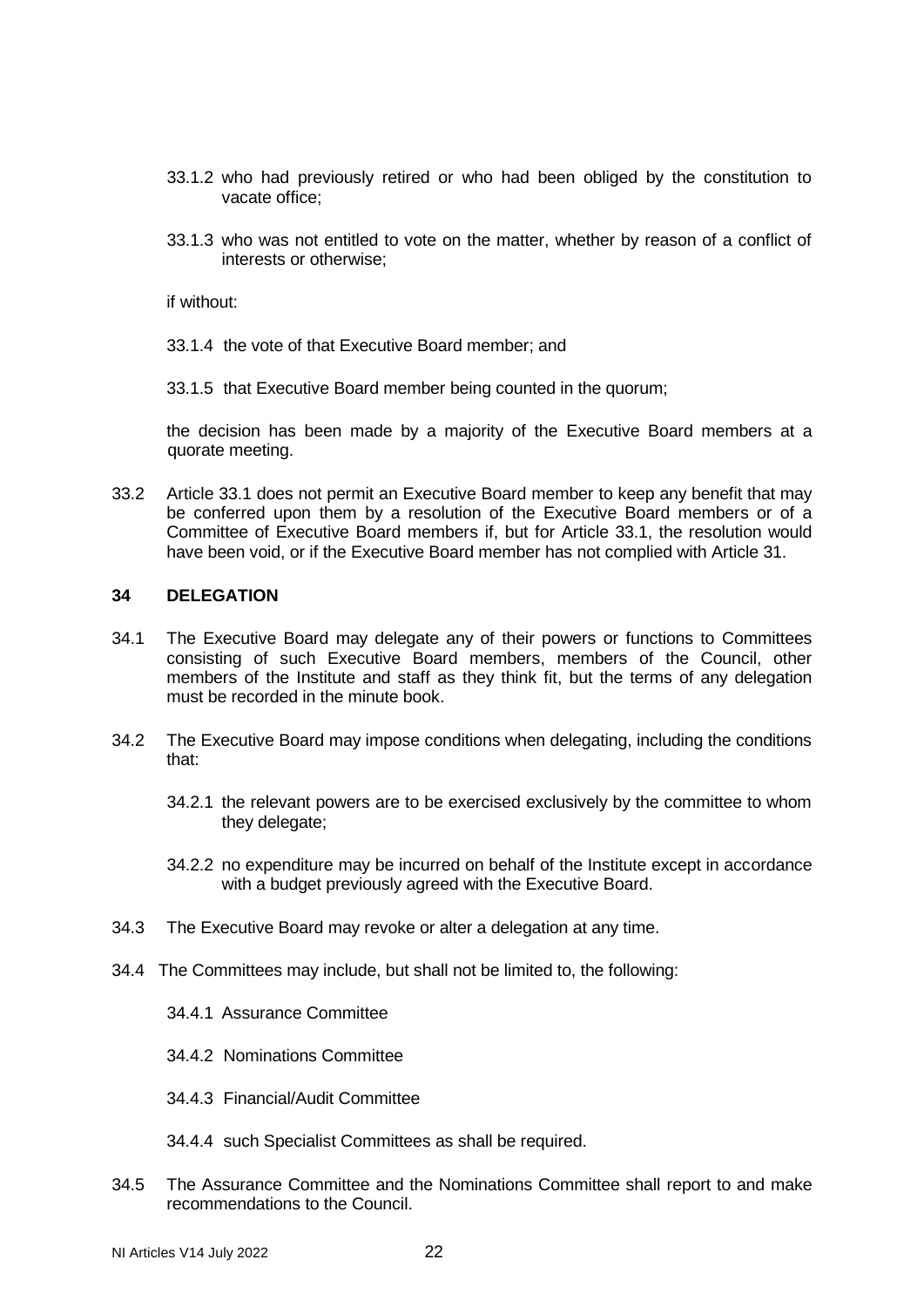- 34.6 The Financial/Audit Committee shall report fully and promptly to the Executive Board.
- 34.7 The Specialist Committees shall report fully and promptly to Council and to the Executive Board as appropriate.
- 34.8 The Council shall be responsible for appointing the Chair of each of the Committees, who shall be appointed for a term not exceeding **six** years. In exceptional circumstances the appointments may be extended at the discretion of the Council.

# **35 CHIEF EXECUTIVE/COMPANY SECRETARY**

- 35.1 The Chief Executive, who may also act as company secretary, shall be appointed by the Executive Board for such time, at such remuneration and upon such conditions as it may think fit, and any Chief Executive so appointed may be removed by the Executive Board.
- 35.2 The Executive Board may from time to time by resolution appoint an assistant or deputy, and any person so appointed may act in place of the Chief Executive if there be no Chief Executive or no Chief Executive capable of acting.
- 35.3 Subject to the directions of the Executive Board, it shall be the duty of the Chief Executive to:
	- 35.3.1 conduct the correspondence of the Institute;
	- 35.3.2 attend meetings of the Institute, the Council and the Executive Board;
	- 35.3.3 ensure that minutes are taken of proceedings of such meetings;
	- 35.3.4 read all minutes and communications that may be needed to be read;
	- 35.3.5 superintend the publication of such papers and publications as the Executive Board may direct;
	- 35.3.6 have charge of the library;
	- 35.3.7 direct the collection of subscriptions and other amounts due to the Institute;
	- 35.3.8 ensure the preparation of the accounts on the expenditure of the funds; and
	- 35.3.9 present all accounts to the Executive Board for inspection and approval.
- 35.4 The Chief Executive shall engage, subject to the approval of the Executive Board, and be responsible for all persons employed and shall generally conduct the ordinary business of the Institute under the direction of the Executive Board.

# **36 SEAL**

36.1 If the Institute has a seal it must only be used by the authority of the Executive Board or of a Committee of Executive Board members authorised by the Executive Board. The Executive Board may determine who shall sign any instrument to which the seal is affixed and, unless otherwise so determined, it shall be signed by an Executive Board member and by the Chief Executive or by a second Executive Board member.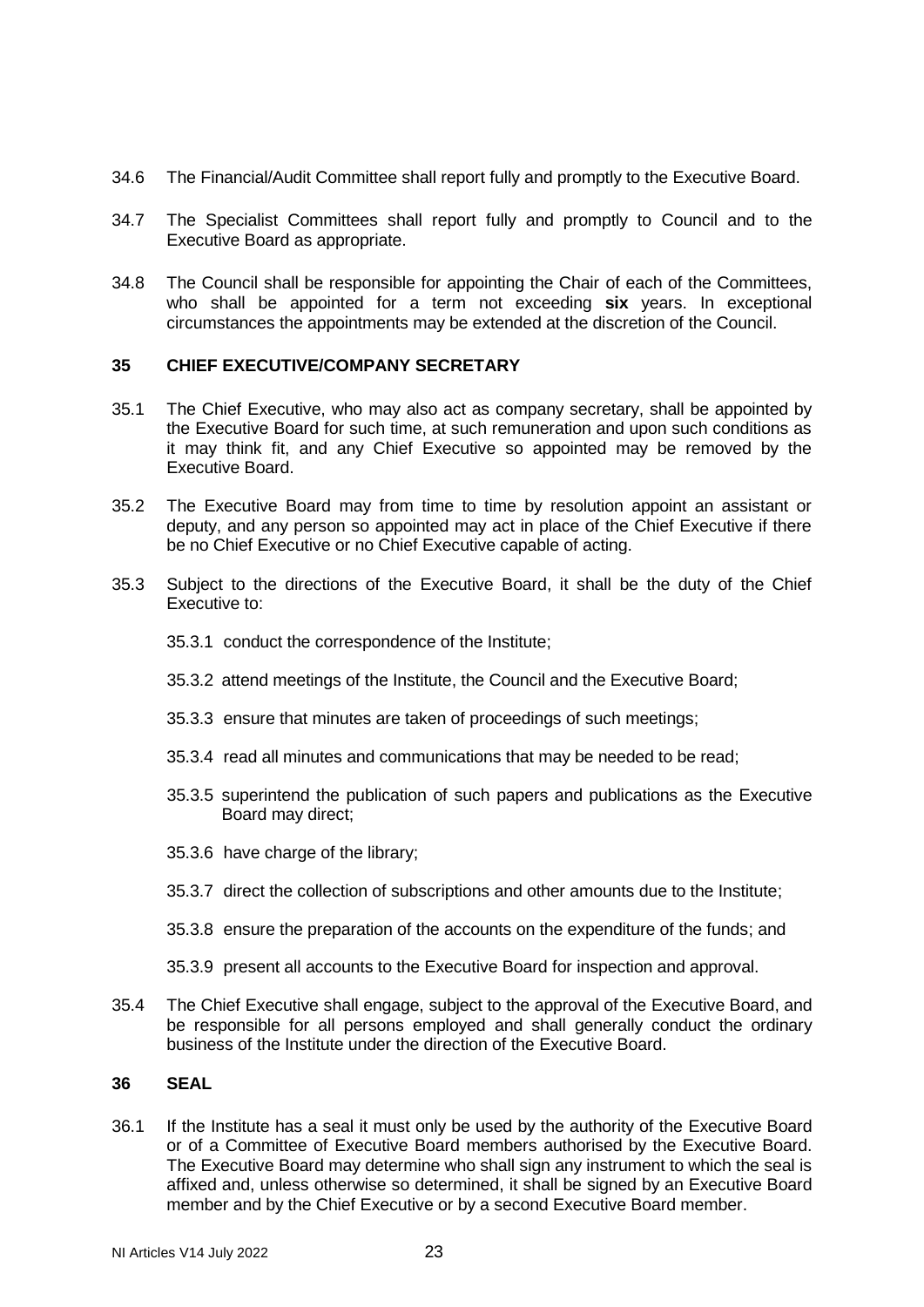# **37 MINUTES**

37.1 The Executive Board shall ensure that minutes are kept of the following:

37.1.1 appointments of Officers, Council members, Executive Board members and Committee members;

- 37.1.2 proceedings at meetings of the Institute, the Council, the Executive Board and the Committees.
- 37.2 The minutes of meetings shall include:
	- 37.2.1 the names of those present at the meeting;
	- 37.2.2 the decisions made at the meetings; and
	- 37.2.3 where appropriate, the reasons for the decisions.
- 37.3 The minutes shall be signed by the Chair of the relevant meeting and shall be approved by the members at the next subsequent meeting.

#### **38 ACCOUNTS**

- 38.1 The Executive Board must prepare accounts for each financial year as required by the Companies Acts. The accounts must be prepared to show a true and fair view and follow accounting standards issued or adopted by the Accounting Standards Board or its successors and adhere to the recommendations of applicable Statements of Recommended Practice.
- 38.2 The Executive Board must keep accounting records as required by the Companies Acts and ensure that the accounts are subject to independent examination or audit, as required.

#### **39 ANNUAL REPORT AND RETURN AND REGISTER OF CHARITIES**

- 39.1 The Executive Board must comply with the requirements of the Charities Act with regard to the:
	- 39.1.1 transmission of the statements of account to the Institute;
	- 39.1.2 preparation of an Annual Report and its transmission to the Commission;
	- 39.1.3 preparation of an Annual Return and its transmission to the Commission.
- 39.2 The Executive Board must notify the Commission promptly of any changes to the Institute's entry on the Central Register of Charities.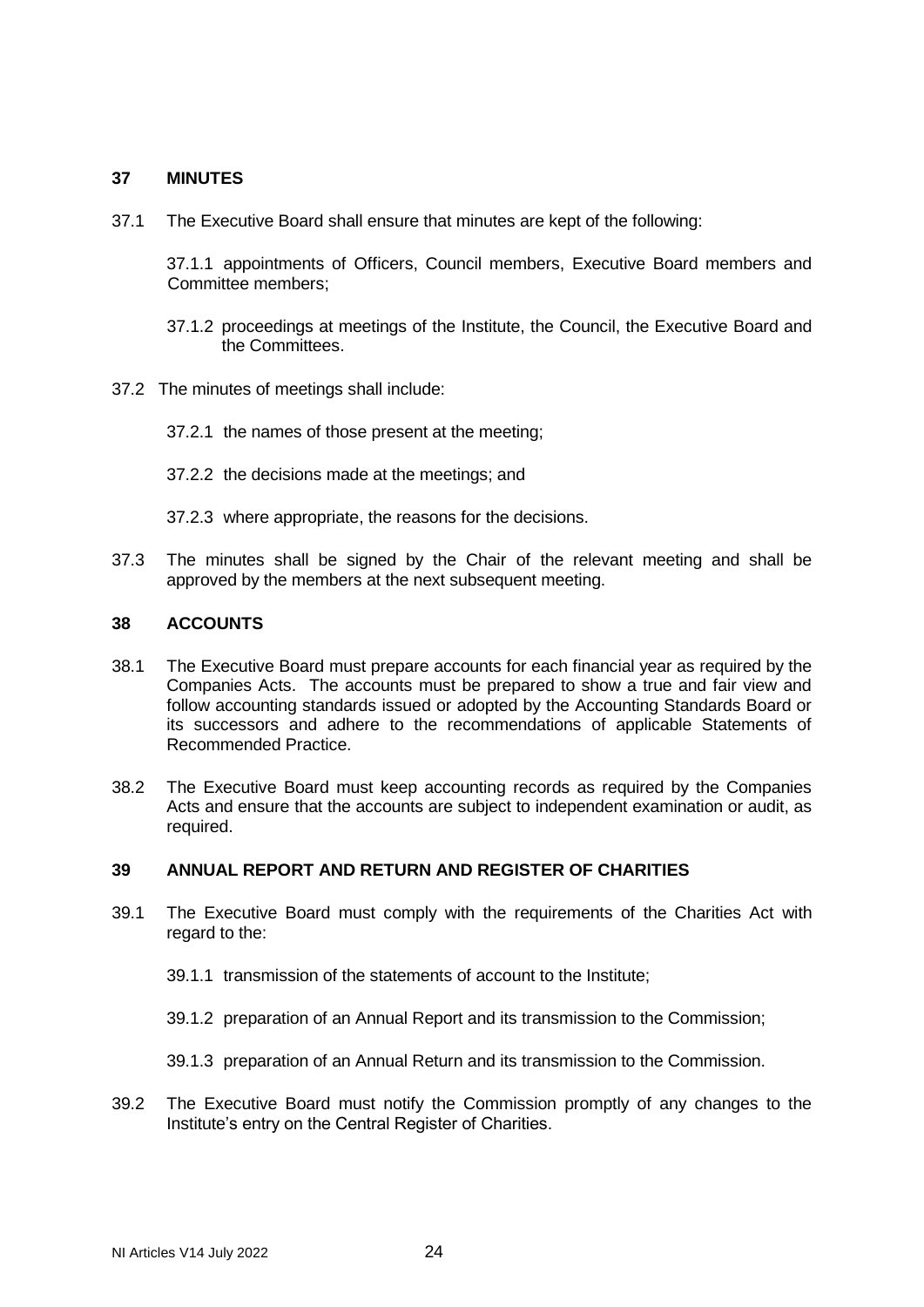# **40 MEANS OF COMMUNICATION TO BE USED**

- 40.1 Subject to the Articles, anything sent or supplied by or to the Institute under the Articles may be sent or supplied in any way in which the Companies Acts provide for documents or information which are authorised or required by any provision of those Acts to be sent or supplied by or to the Institute.
- 40.2 Subject to the Articles, any notice or document to be sent or supplied to an Executive Board member in connection with the taking of decisions by the Executive Board may also be sent or supplied by the means by which that Executive Board member has asked to be sent or supplied with such notices or documents for the time being.
- 40.3 Any notice to be given to or by any person pursuant to the Articles:
	- 40.3.1 must be in writing; or
	- 40.3.2 must be given in electronic form.
- 40.4 The Institute may give any notice to a member either:
	- 40.4.1 personally; or
	- 40.4.2 by sending it by post in a prepaid envelope addressed to the member at their address; or
	- 40.4.3 by leaving it at the address of the member; or
	- 40.4.4 by giving it in electronic form to the member's address; or
	- 40.4.5 by placing the notice on a website and providing the person with a notification in writing or in electronic form of the presence of the notice on the website. The notification must state that it concerns a notice of a company meeting and must specify the place, date and time of the meeting.
- 40.5 A member present in person at any meeting of the Institute shall be deemed to have received notice of the meeting and of the purposes for which it was called.
- 40.6 Proof that an envelope containing a notice was properly addressed, prepaid and posted shall be conclusive evidence that the notice was given.
- 40.7 Proof that an electronic form of notice was given shall be conclusive where the company can demonstrate that it was properly addressed and sent, in accordance with section 1147 of the Companies Act 2006.
- 40.8 In accordance with section 1147 of the Companies Act 2006 notice shall be deemed to be given:
	- 40.8.1 48 hours after the envelope containing it was posted; or

40.8.2 in the case of an electronic form of communication, 48 hours after it was sent.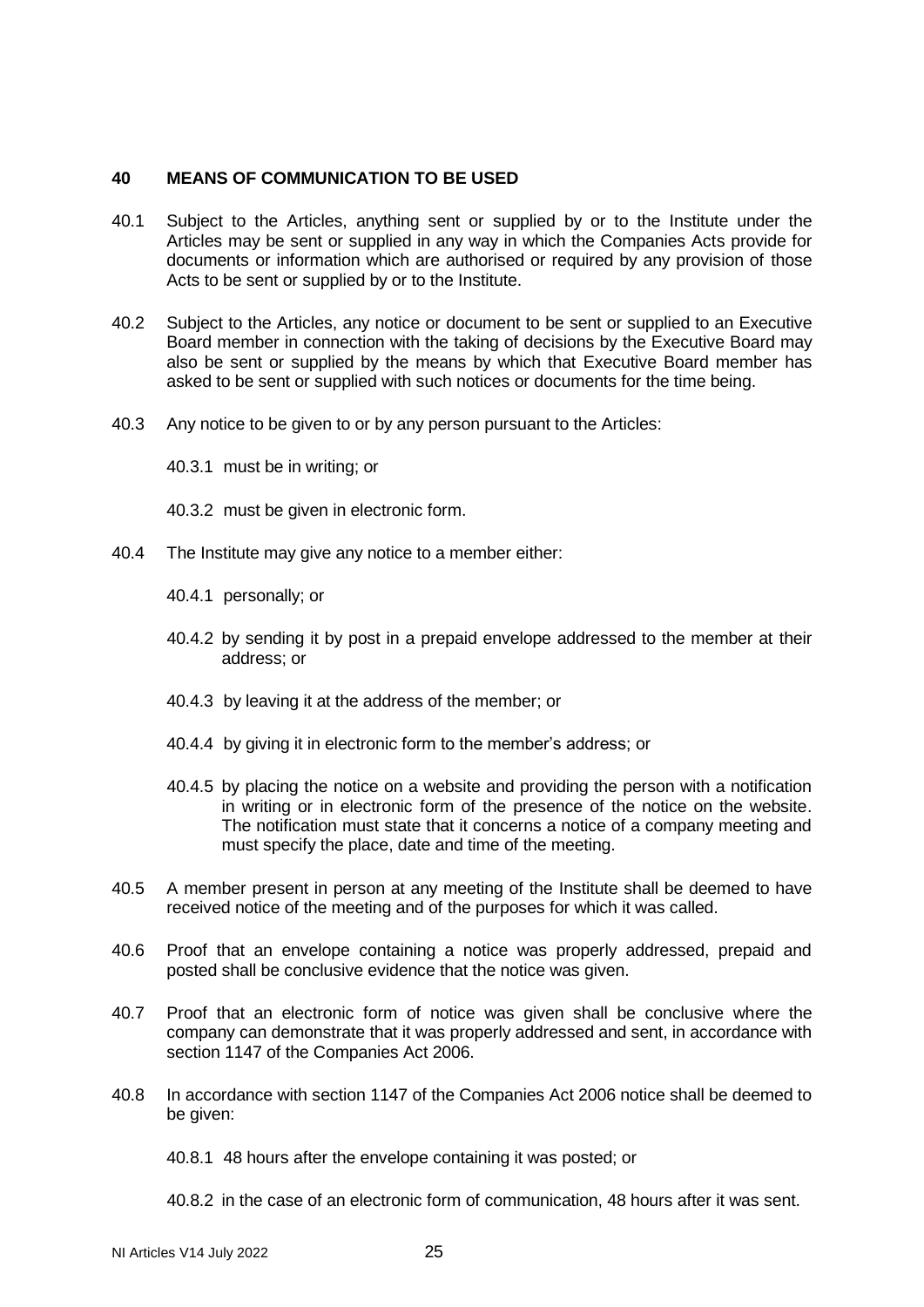### **41 INDEMNITY**

- 41.1 The Institute shall indemnify any Executive Board member against any liability incurred by them in that capacity, to the extent permitted by sections 232 to 234 of the Companies Act 2006.
- 41.2 In this Article a "relevant Executive Board member" means any Executive Board member or former Executive Board member of the Institute.

# **42 BRANCHES**

- 42.1 The Executive Board may establish branches of the Institute in areas where, in its opinion, a sufficient number of members are resident, to ensure that local activities can be carried out satisfactorily.
- 42.2 The Executive Board shall approve bye laws for the conduct of such branches and make such provision as it thinks fit for the expenses of a branch. Should the activities of any branch be, in the opinion of the Executive Board, not conducted in the interests of the Institute, the Executive Board may close down the branch concerned.

# **43 RULES**

- 43.1 The Executive Board may from time to time make and amend such reasonable and proper rules or bye laws as they may deem necessary or expedient for the proper conduct and management of the Institute.
- 43.2 The bye laws may regulate the following matters but are not restricted to them:
	- 43.2.1 the process and criteria for admission of members of the Institute, categories of membership, the rights and privileges of such members, the entrance fees, subscriptions and other fees or payments to be made by members;
	- 43.2.2 the governance procedures of the Institute, the Advisory Council, the Executive Board and the Committees;
	- 43.2.3 procedures at general meetings, meetings of the Advisory Council and meetings of the Executive Board, in so far as such procedures are not regulated by the Companies Acts or by the Articles;
	- 43.2.4 branch bye laws;
	- 43.2.5 the setting aside of the whole or any part or parts of the Institute's premises at any particular time or times or for any particular purpose or purposes;
	- 43.2.6 the Professional Code of Conduct;
	- 43.2.7 the conduct of members of the Institute in relation to one another, and to the Institute's employees and volunteers;
	- 43.2.8 staff and contractual matters, including the Staff Handbook;